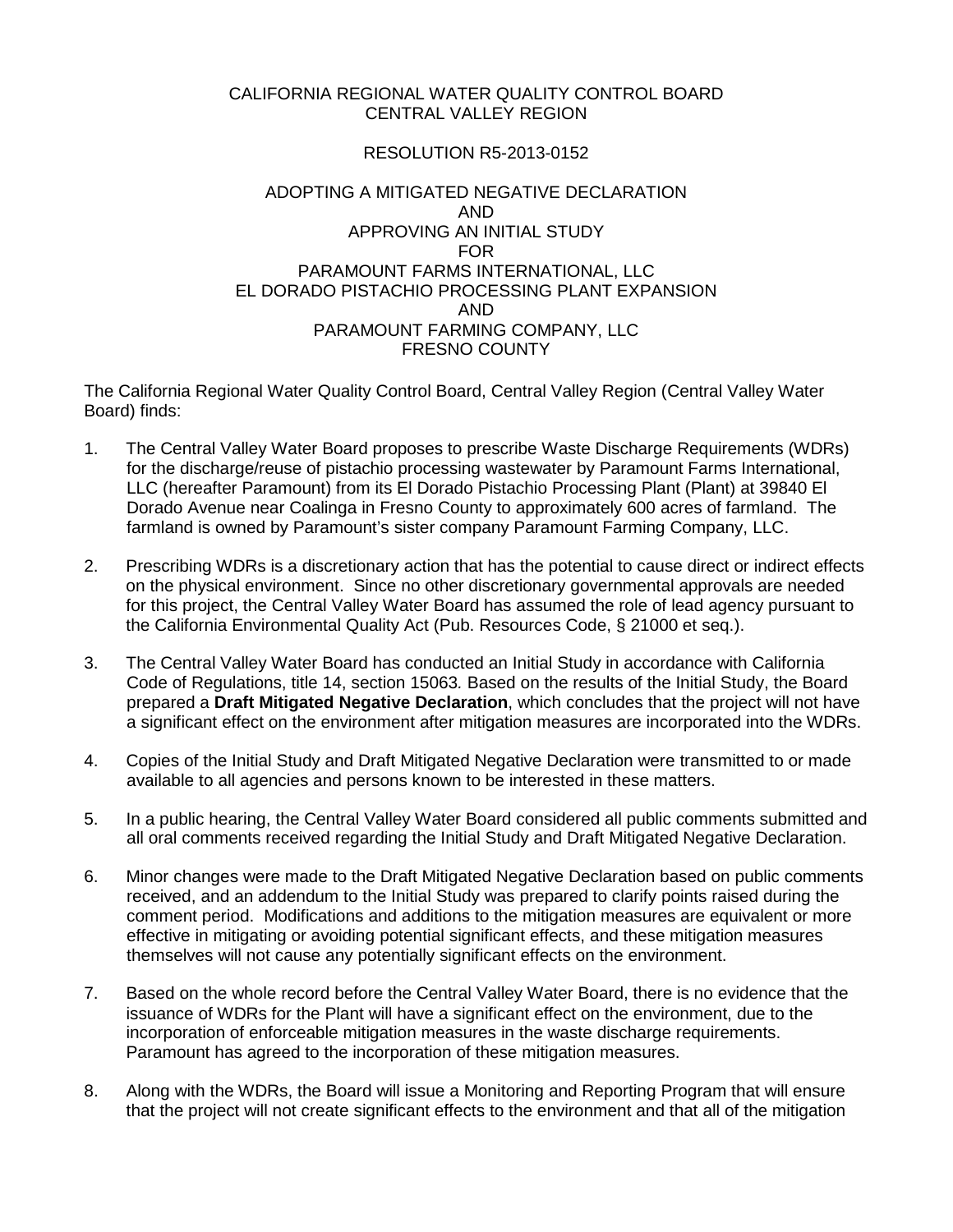measures incorporated into the WDRs will be implemented. The Monitoring and Reporting Program will therefore satisfy the requirements of Public Resources Code section 21081.6(a)(1).

**THEREFORE BE IT RESOLVED,** pursuant to California Public Resources Code section 21080, et seq., of the, the Central Valley Water Board, after considering the entire record, including written comments and oral testimony at the hearing:

- 1. Approves the Initial Study and adopts a Mitigated Negative Declaration in connection with prescribing WDRs and a Monitoring and Reporting Program for the discharge/reuse of pistachio processing wastewater by Paramount Farms International, LLC and Paramount Farming Company, LLC to the approximately 600-acre land application area.
- 2. Finds the record before the Central Valley Water Board contains no substantial evidence that a fair argument has been made that the project may have a significant effect on the environment.

I, PAMELA C. CREEDON, Executive Officer, do hereby certify the foregoing is a full, true, and correct copy of a Resolution adopted by the California Regional Water Quality Control Board, Central Valley Region on 6 December 2013.

*Original signed by:*

PAMELA C. CREEDON, Executive Officer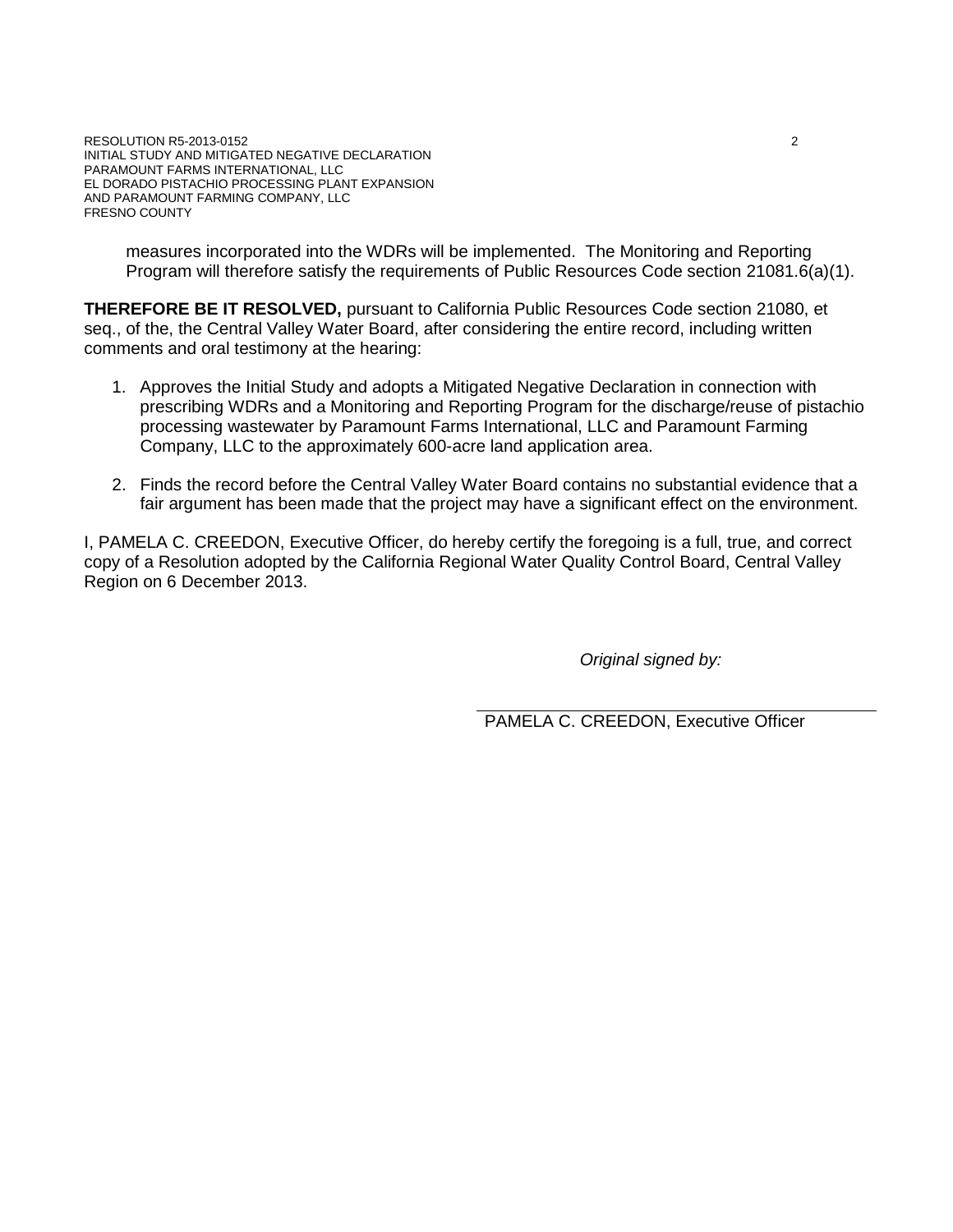| Print Form |
|------------|
|            |

Appendix C

| <b>Notice of Completion &amp; Environmental Document Transmittal</b>                      |                                                                                                     |
|-------------------------------------------------------------------------------------------|-----------------------------------------------------------------------------------------------------|
| Mail to: State Clearinghouse, P.O. Box 3044, Sacramento, CA 95812-3044 (916) 445-0613     | SCH#                                                                                                |
| For Hand Delivery/Street Address: 1400 Tenth Street, Sacramento, CA 95814                 |                                                                                                     |
| Project Title: Paramount Farms, International, LLC El Dorado Pistachio Plant Expansion    |                                                                                                     |
| Lead Agency: Regional Water Quality Control Board - Central Valley Reion                  | Contact Person: Katie Carpenter                                                                     |
| Mailing Address: 1685 E Street                                                            | Phone: 559-445-5551                                                                                 |
| City: Fresno                                                                              | Zip: 93706<br>County: Fresno                                                                        |
|                                                                                           |                                                                                                     |
| Project Location: County: Fresno                                                          | City/Nearest Community: Coalinga                                                                    |
| Cross Streets: NE of South El Dorado Avenue and West Jayne Avenue                         | Zip Code: 93210                                                                                     |
| - 46∘<br>Longitude/Latitude (degrees, minutes and seconds): 35                            | $/17.32$ N / -119 $\cdot$ 52 $/12.52$ W Total Acres: 800                                            |
| Assessor's Parcel No.: 073-090-32S                                                        | Base: MDB&M<br>Range: 16E<br>Section: 26<br>Twp.: 20S                                               |
| State Hwy #: Interstate 5<br>Within 2 Miles:                                              | Waterways: Los Gatos Creek                                                                          |
| Airports: none                                                                            | Railways: none<br>Schools: none                                                                     |
|                                                                                           |                                                                                                     |
| <b>Document Type:</b>                                                                     |                                                                                                     |
| Draft EIR<br>$CEQA: \Box NOP$                                                             | Joint Document<br>NEPA:<br>NOI<br>Other:                                                            |
| Supplement/Subsequent EIR<br><b>Early Cons</b>                                            | <b>Final Document</b><br>EA                                                                         |
| (Prior SCH No.)<br>Neg Dec                                                                | Draft EIS<br>Other:                                                                                 |
| Mit Neg Dec<br>Other:<br>l×l                                                              | <b>FONSI</b>                                                                                        |
|                                                                                           |                                                                                                     |
| <b>Local Action Type:</b>                                                                 |                                                                                                     |
| Specific Plan<br>General Plan Update                                                      | Annexation<br>Rezone<br>Redevelopment<br>Prezone                                                    |
| Master Plan<br>General Plan Amendment<br>Planned Unit Development<br>General Plan Element | Coastal Permit<br>Use Permit                                                                        |
| Site Plan<br>Community Plan                                                               | Other:WDRs<br>Land Division (Subdivision, etc.)<br>⊠                                                |
|                                                                                           |                                                                                                     |
| Development Type:                                                                         |                                                                                                     |
| Residential: Units _______<br>$A$ cres $\_\_$                                             |                                                                                                     |
| Employees_<br>Office:<br>Sq.ft.<br>Acres ________                                         | Transportation:<br>Type                                                                             |
| Acres<br>Employees_<br>Commercial:Sq.ft.                                                  | Mineral<br>Mining:                                                                                  |
| $Sq.ft.$ $\overline{\phantom{a}}$ Acres<br>Employees_<br>Industrial:                      | $\overline{\text{MW}}$<br>Power:<br>Type                                                            |
| Educational:                                                                              | MGD1.0<br>X Waste Treatment: Type Industrial<br>Hazardous Waste: Type                               |
| Recreational:<br>MGD<br>Water Facilities: Type                                            | X Other: Wastewater reuse on crops                                                                  |
|                                                                                           |                                                                                                     |
| <b>Project Issues Discussed in Document:</b>                                              |                                                                                                     |
| Fiscal<br><b>X</b> Aesthetic/Visual                                                       | Vegetation<br><b>X</b> Recreation/Parks                                                             |
| X Flood Plain/Flooding<br><b>X</b> Agricultural Land                                      | <b>X</b> Water Quality<br>Schools/Universities                                                      |
| Forest Land/Fire Hazard<br>⊠ Air Quality                                                  | X Water Supply/Groundwater<br>Septic Systems                                                        |
| <b>X</b> Geologic/Seismic<br>X Archeological/Historical                                   | Wetland/Riparian<br>Sewer Capacity<br>Growth Inducement<br><b>X</b> Soil Erosion/Compaction/Grading |
| <b>X</b> Minerals<br><b>X</b> Biological Resources<br>X Noise<br>Coastal Zone             | X Land Use<br>Solid Waste<br>⋈                                                                      |
| <b>X</b> Drainage/Absorption                                                              | <b>X</b> Cumulative Effects<br>X Population/Housing Balance X Toxic/Hazardous                       |
| X Public Services/Facilities<br>Economic/Jobs                                             | $\boxtimes$ Traffic/Circulation<br>Other:                                                           |
|                                                                                           |                                                                                                     |
| Present Land Use/Zoning/General Plan Designation:                                         |                                                                                                     |

AE-20 Exclusive Agriculture (20-acre minimum)

Project Description: (please use a separate page if necessary)

Paramount Farms International, LLC proposes to increase water use during hulling operations at its Pistachio Processing Plant at 39840 El Dorado Avenue near Coalinga in Fresno County. The increased water use will result in increased wastewater flows up to 1 million gallons per day. Wastewater generated during the hulling operations will be reused as supplemental irrigation water on approximately 600 acres of pistachio trees. No increase in production capacity is proposed. The project will involve trenching for installation of a new irrigation line to transfer wastewater to the new land application areas where it will be tied into the existing irrigation system.

Note: The State Clearinghouse will assign identification numbers for all new projects. If a SCH number already exists for a project (e.g. Notice of Preparation or previous draft document) please fill in.

Revised 2010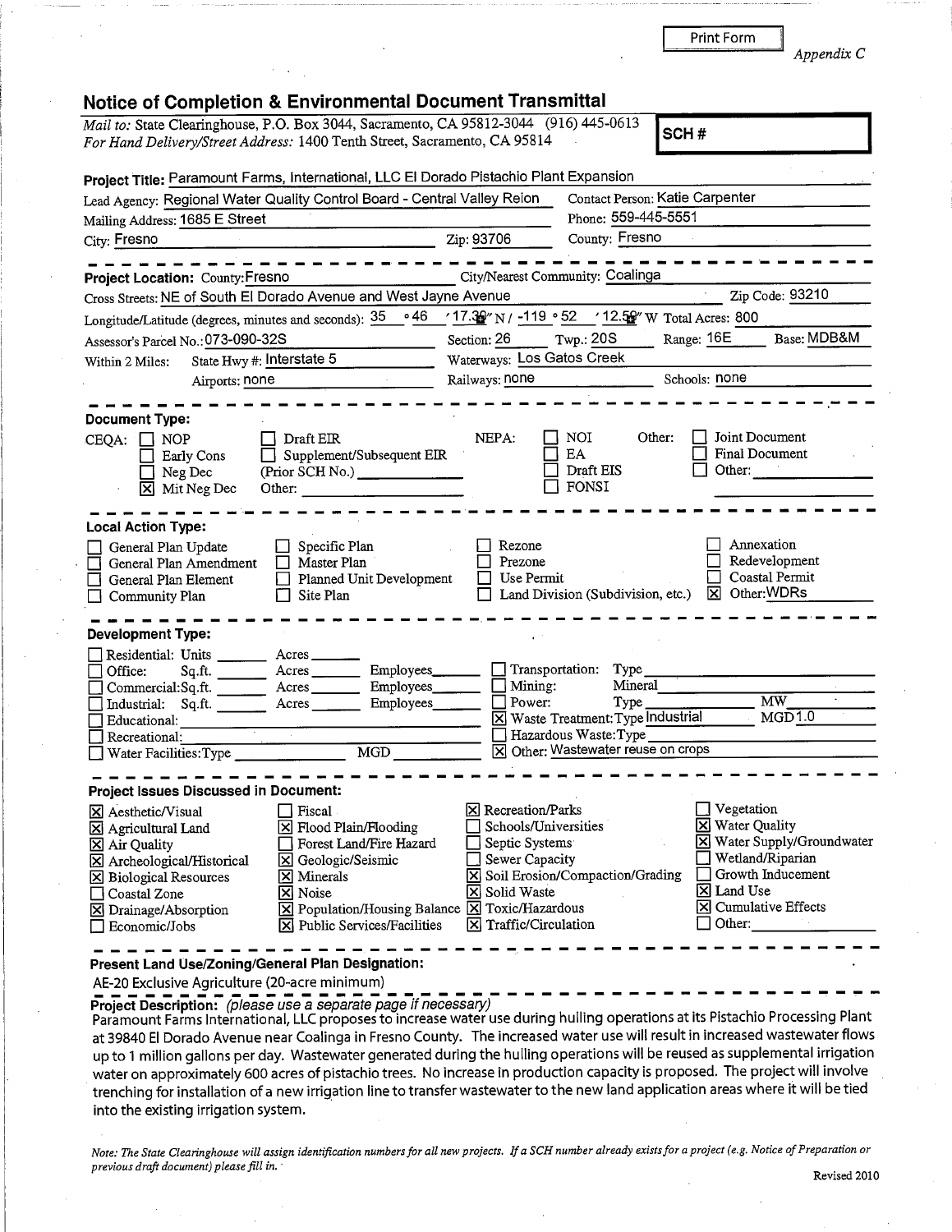# **Reviewing Agencies Checklist**

|                | Air Resources Board                                                                            |                | Office of Historic Preservation                           |
|----------------|------------------------------------------------------------------------------------------------|----------------|-----------------------------------------------------------|
|                | Boating & Waterways, Department of                                                             |                | Office of Public School Construction                      |
|                | California Emergency Management Agency                                                         |                | Parks & Recreation, Department of                         |
|                | California Highway Patrol                                                                      |                | Pesticide Regulation, Department of                       |
|                | Caltrans District #                                                                            |                | Public Utilities Commission                               |
|                | Caltrans Division of Aeronautics                                                               | $\overline{s}$ | Regional WQCB #5                                          |
|                | Caltrans Planning                                                                              |                | Resources Agency                                          |
|                | Central Valley Flood Protection Board                                                          |                | Resources Recycling and Recovery, Department of           |
|                | Coachella Valley Mtns. Conservancy                                                             |                | S.F. Bay Conservation & Development Comm.                 |
|                | Coastal Commission                                                                             |                | San Gabriel & Lower L.A. Rivers & Mtns. Conservancy       |
|                | Colorado River Board                                                                           |                | San Joaquin River Conservancy                             |
|                | Conservation, Department of                                                                    |                | Santa Monica Mtns. Conservancy                            |
|                | Corrections, Department of                                                                     |                | <b>State Lands Commission</b>                             |
|                | Delta Protection Commission                                                                    |                | SWRCB: Clean Water Grants                                 |
|                | Education, Department of                                                                       |                | <b>SWRCB: Water Quality</b>                               |
|                | <b>Energy Commission</b>                                                                       |                | SWRCB: Water Rights                                       |
| $\overline{x}$ | Fish & Game Region # $IV$                                                                      |                | Tahoe Regional Planning Agency                            |
|                | Food & Agriculture, Department of                                                              |                | Toxic Substances Control, Department of                   |
|                | Forestry and Fire Protection, Department of                                                    | S.             | Water Resources, Department of                            |
|                | General Services, Department of                                                                |                |                                                           |
|                | Health Services, Department of                                                                 |                | Other:                                                    |
|                | Housing & Community Development                                                                |                | Other: $\overline{\phantom{a}}$                           |
|                | Native American Heritage Commission                                                            |                |                                                           |
|                |                                                                                                |                |                                                           |
|                | Local Public Review Period (to be filled in by lead agency)<br>Starting Date 24 September 2013 |                | Ending Date 24 October 2013                               |
|                |                                                                                                |                |                                                           |
|                |                                                                                                |                |                                                           |
|                | Lead Agency (Complete if applicable):                                                          |                |                                                           |
|                | Consulting Firm: RWQCB- Fresno                                                                 |                | Applicant: Paramount Farms International, LLC, Danial Lee |
|                | Address: 1685 E Street                                                                         |                | Address: 13646 Highway 33                                 |
|                | City/State/Zip: Fresno, CA 93706                                                               |                | City/State/Zip: Lost Hills, CA 93249                      |
|                | Contact: Katie Carpenter                                                                       |                | Phone: 661-391-3742                                       |
|                | Phone: 559-445-5116                                                                            |                |                                                           |
|                |                                                                                                |                |                                                           |
|                |                                                                                                |                |                                                           |
|                |                                                                                                |                |                                                           |
|                | <b>Signature of Lead Agency Representative:</b>                                                |                | Date:                                                     |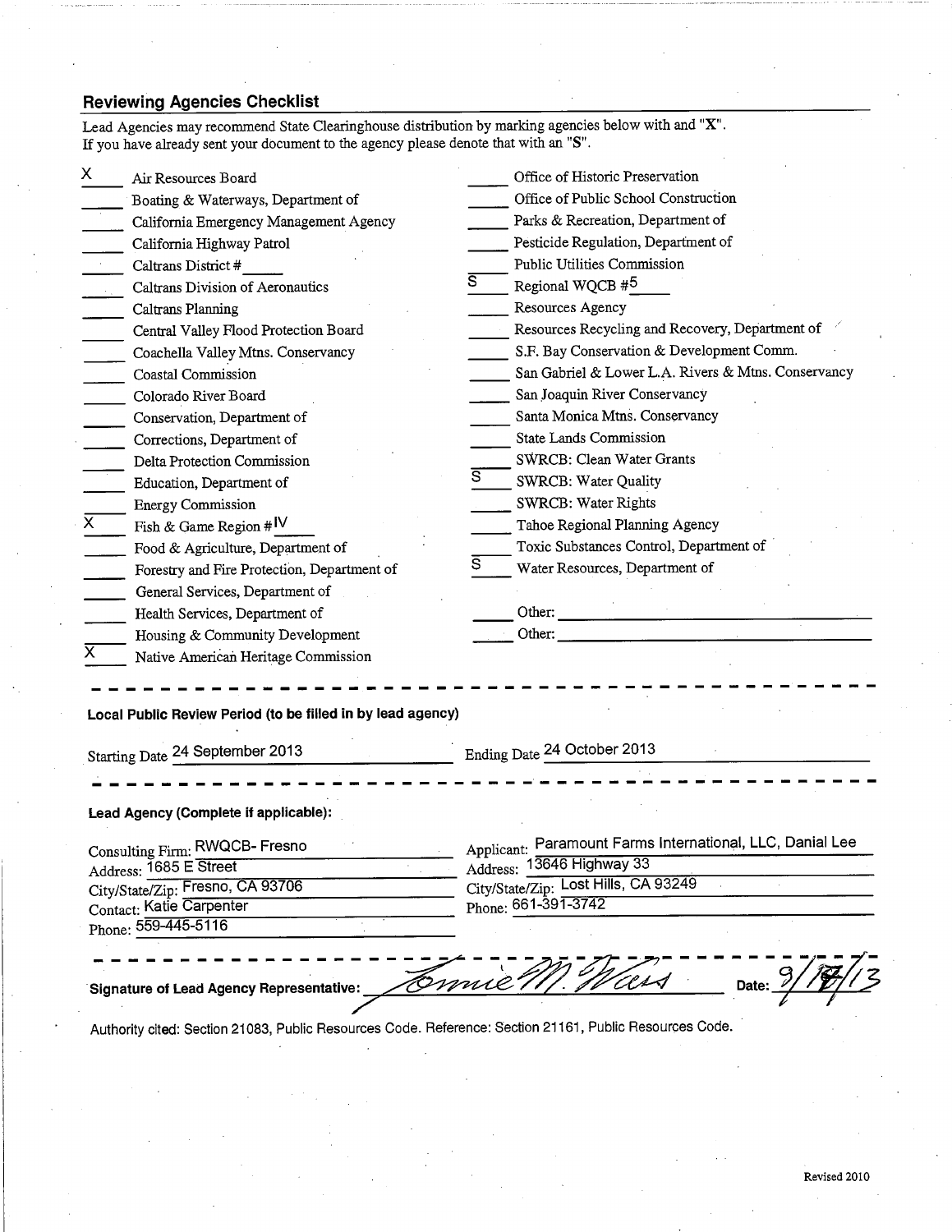## CALIFORNIA REGIONAL WATER QUALITY CONTROL BOARD **CENTRAL VALLEY REGION**

### RESOLUTION R5-2013-XXXX

# ADOPTING A MITIGATED NEGATIVE DECLARATION **AND** APPROVING AN INITIAL STUDY **FOR** PARAMOUNT FARMS INTERNATIONAL, LLC EL DORADO PISTACHIO PROCESSING PLANT EXPANSION **AND** PARAMOUNT FARMING COMPANY, LLC **FRESNO COUNTY**

The California Regional Water Quality Control Board, Central Valle Region (Central Valley Water Board) finds:

- The Central Valley Water Board proposes to adopt Maste Discharge Requirements (WDRs) for 1. the discharge/reuse of pistachio processing wastewater by Paramount Farms international, LLC (hereafter Paramount) from its El Dorado Pistachio Processing Plant (Plant) at 39840 El Dorado Avenue near Coalinga in Fresno County to approximately 600 acres of farmland. The farmland is owned by Paramount's sister company Paramount Parming Company, LLC.
- The Central Valley Water Board is the lead agency for the project in accordance with the  $2.$ California Environmental Quality Actardinas conducted antinitial Study in accordance with Title 14, California Code of Regulation, Section 15063, entitled Guidelines for the Implementation of the California Environmental Quality Acts
- The Discharger's Plant is an existing facility that currently discharges pistachio processing  $3<sub>1</sub>$ wastewater to approximately<sup>80</sup> acres of familiand adjacent to the Plant. The Plant and land application area are focated in Sections 26, wownship 20 South, Range 16 East, Mount Diablo Base & Meridian parcels 073-090 32S and 073-090-04S.
- The Discharger submitted a Report of Maste Discharge to increase its seasonal  $4.$ average discharge from up to 0.35 million gallons per day (mgd) to 1 mgd and expand its land application area include 600 acres of farmand planted with pistachio trees. The expanded langapplication area includes parcels 073-070-22S, 073-070-24S, 085-030-18S, and 085-320-26S in Section 36 of Rownship 20 South, Range 16 East and Sections 1 and 12 of Township 21 South, Range 16 East Mount Diablo Base and Meridian.
- Copiess of the Initial Study and Mitigated Negative Declaration were transmitted to or made 5. available to all agencies and persons known to be interested in these matters.
- The Central Walley WaterBoard considered all testimony and evidence at a hearing held on  $6.$ XX December 2013 Rancho Cordova, California and good cause was found to approve the Initial Study and adopt a Mitigated Negative Declaration.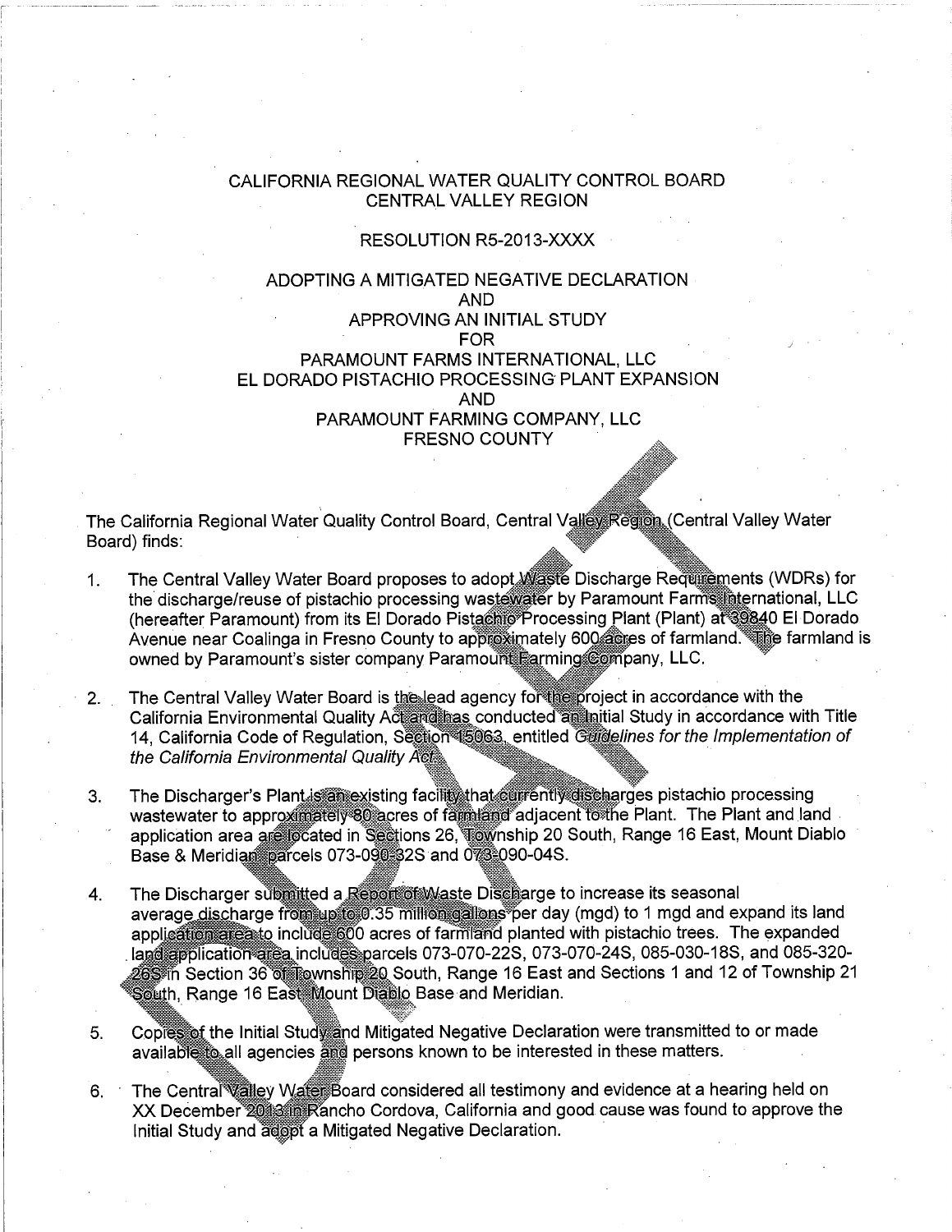RESOLUTION R5-2013-XXXX INITIAL STUDY AND MITIGATED NEGATIVE DECLARATION PARAMOUNT FARMS INTERNATIONAL, LLC EL DORADO PISTACHIO PROCESSING PLANT EXPANSION AND PARAMOUNT FARMING COMPANY, LLC FRESNO COUNTY

- Central Valley Water Board staff drafted WDRs that incorporate the various findings described in  $7<sub>1</sub>$ the Initial Study. The proposed WDRs contain discharge prohibitions, flow limitations, discharge specifications, and land application area specifications, developed to protect the beneficial uses of underlying groundwater and prevent conditions of nuisance.
- Along with the WDRs, the Board will issue a Monitoring and Reporting Program that will ensure 8. that the project will not create significant effects to the environment and that all of the mitigation measures incorporated into the WDRs will be implemented. This Menitoring and Reporting Program will; therefore, satisfy the requirements of Public Resources Code section 21081.6(a)(1).

THEREFORE BE IT RESOLVED, pursuant to Section 24080, et seq., of the California Public Resources Code, the Central Valley Water Board, after considering the entire record including written and oral testimony at the hearing:

- 1. Approves the Initial Study and adopts the Mitigate Negative Declaration for the adoption of WDRs and Monitoring and Reporting Program for the discharge/reuse of pistachio processing wastewater by Paramount Farms in the approximately 600-acre land application area.
- 2. Finds the record before the Central Walley Water Board contains no substantial evidence that a fair argument has been made that the project may have a significant effect on the environment.

I, PAMELA C. CREEDON, Executive Officer, do neglety certify the foregoing is a full, true, and correct copy of a Resolution adopted by the california Regional Water Quality Control Board, Central Valley Region on XX December 2013.

PAMELA C. CREEDON, Executive Officer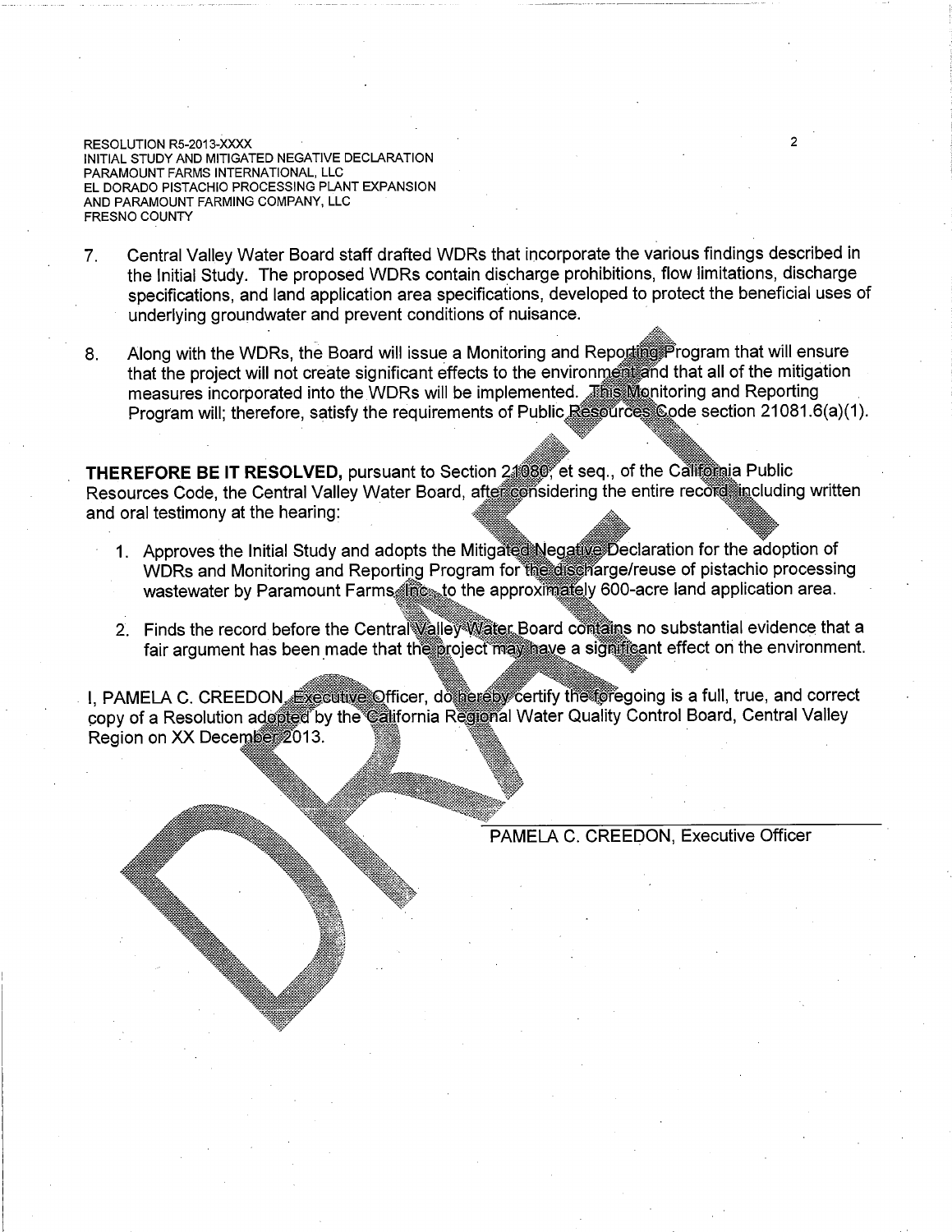# PARAMOUNT FARMS INTERNATIONAL, LLC EL DORADO PISTACHIO PROCESSING PLANT **EXPANSION PROJECT** AND PARAMOUNT FARMING COMPANY, LLC

# **CEQA INITIAL STUDY** AND MITIGATED NEGATIVE DECLARATION

17 September 2013

Prepared by:

CALIFORNIA REGIONAL WATER QUALITY **CONTROL BOARD CENTRAL VALLEY REGION.**  $1685 E$  Street Fresno, California 93706 (559) 445-5116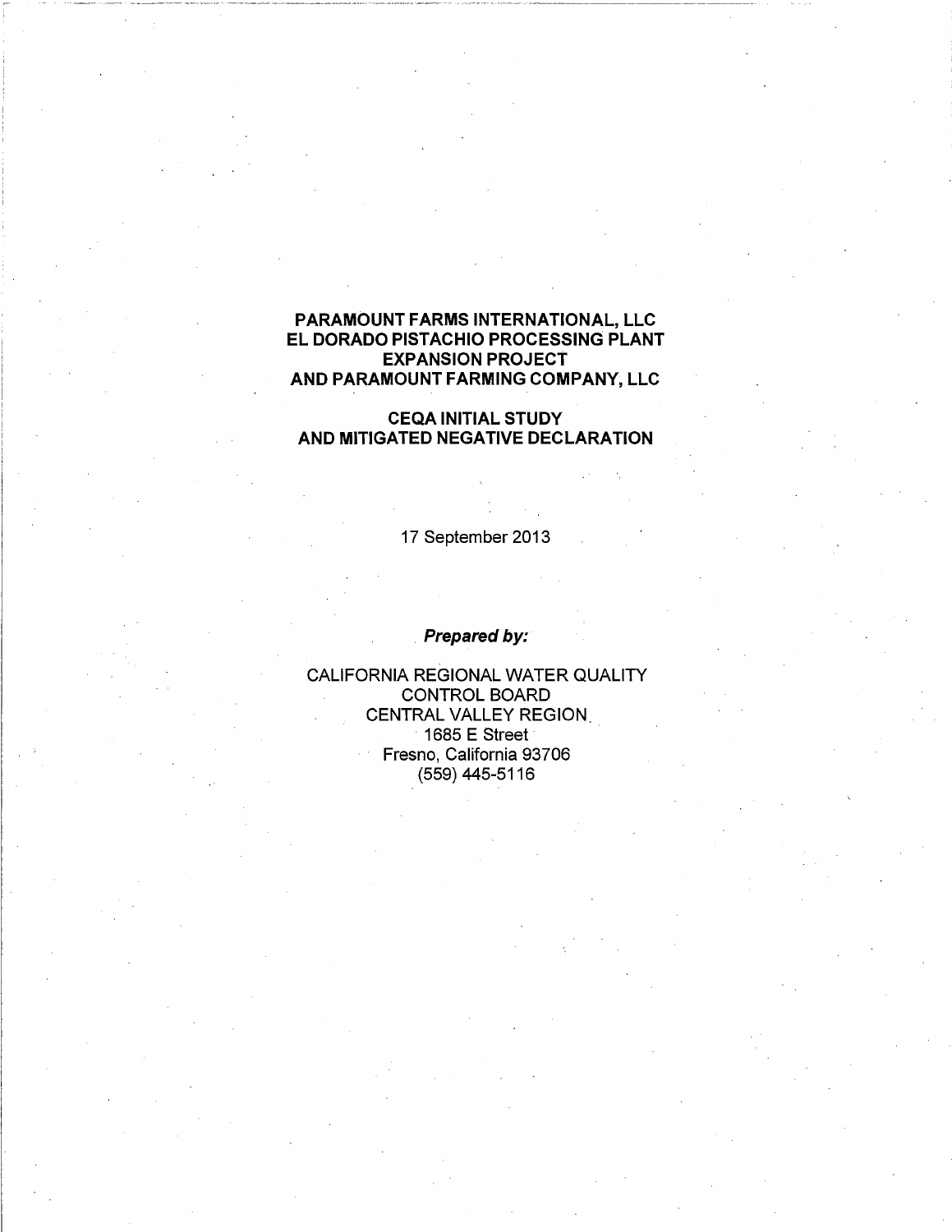# TABLE OF CONTENTS

| <b>PURPOSE</b> |        |  |  |  |  |  |
|----------------|--------|--|--|--|--|--|
|                |        |  |  |  |  |  |
|                |        |  |  |  |  |  |
| $\mathbf{I}$   |        |  |  |  |  |  |
| II.            |        |  |  |  |  |  |
| III.           |        |  |  |  |  |  |
| IV.            |        |  |  |  |  |  |
| V.             |        |  |  |  |  |  |
| VI.            |        |  |  |  |  |  |
| VII.           |        |  |  |  |  |  |
| VIII.          |        |  |  |  |  |  |
| IX.            |        |  |  |  |  |  |
| Χ.             |        |  |  |  |  |  |
| XL.            | NOISE. |  |  |  |  |  |
| XII.           |        |  |  |  |  |  |
| XIII.          |        |  |  |  |  |  |
| XIV.           |        |  |  |  |  |  |
| XV.            |        |  |  |  |  |  |
| XVI.           |        |  |  |  |  |  |
| XVII           |        |  |  |  |  |  |
|                |        |  |  |  |  |  |
|                |        |  |  |  |  |  |

# **FIGURES**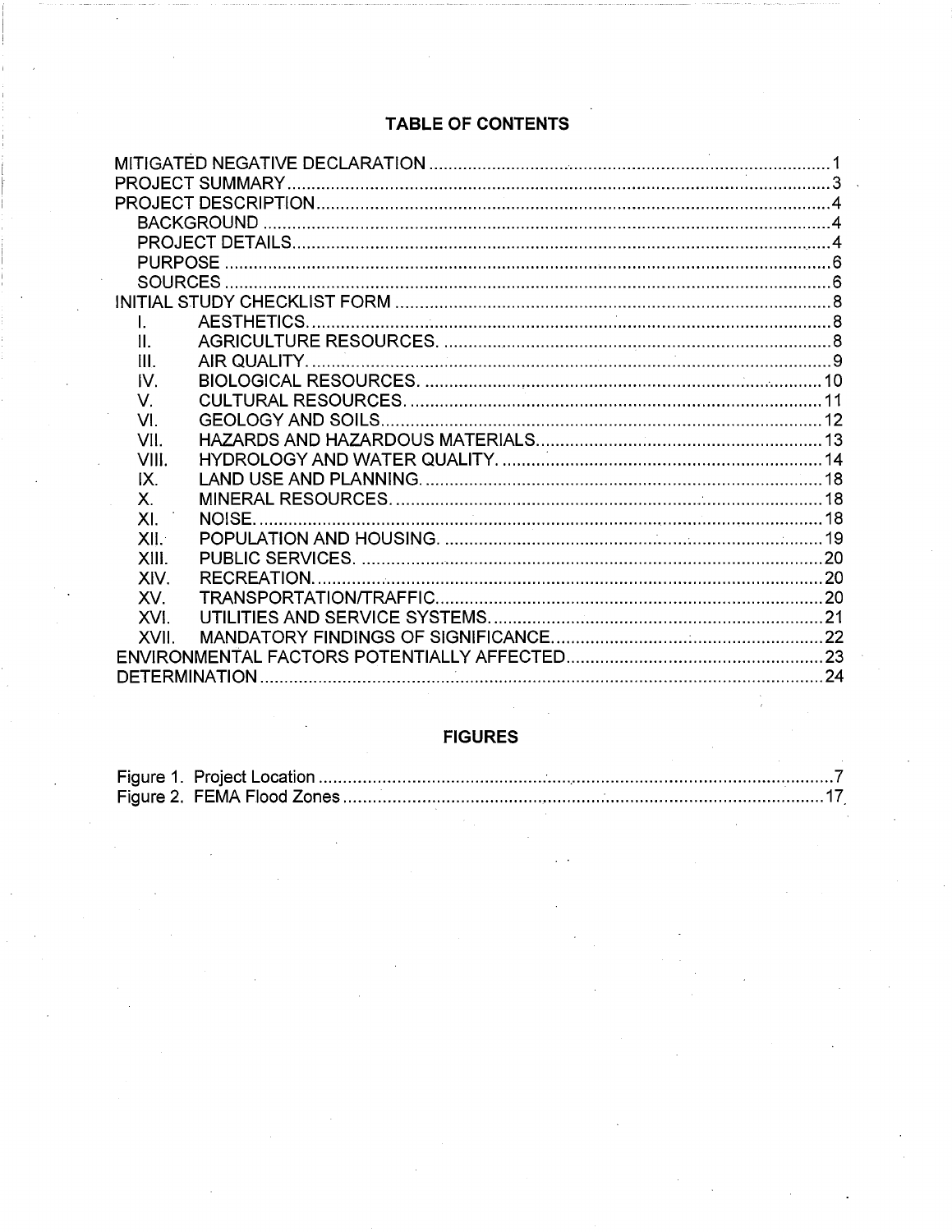### **MITIGATED NEGATIVE DECLARATION**

### Project Title. El Dorado Pistachio Processing Plant Expansion Project

Project Location. The El Dorado Pistachio Processing Plant (Plant) is at 39840 El Dorado Avenue near Coalinga in Fresno County. The Plant and land application areas are between the Guijarral Hills Oil Field and Interstate 5.

Summary Description of Project. The Plant seasonally process and hulls pistachio nuts during the pistachio season from late August through October. The proposed expansion would allow the Plant to increase its average wastewater flows for the season from 0.35 million gallons per day to as much as 1 million gallons per day with a daily maximum flow of 2.5 million gallons per day and a total annual flow of 42 million gallons. The increased flows would improve hulling operations and provide better quality control within the Plant. No increase in production capacity is proposed. To handle the increased flows the associated wastewater application areas would also be expanded to include approximately 600 acres of pistachio trees. The project will involve trenching for installation of a new irrigation line to send wastewater to the new land application areas where it will be tied into the existing irrigation system for reuse.

**Mitigation Measures.** The following summary of mitigation measures shall be incorporated into the project.

#### 1. Air Quality

Prior to any ground disturbing activities, contact the San Joaquin Air Pollution  $a<sub>1</sub>$ Control District to ensure compliance with requirements of Regulation VIII for **Fugitive Dust Control.** 

#### 2. Biological Resources

- Conduct protocol level surveys in advanced of trenching activities to install the new a. irrigation line and contact DFW and the United States Federal Wildlife Service to ensure appropriate measures will be taken to avoid or mitigate potential impacts to special status or endangered species.
- 3. Cultural Resources
	- Prior to any ground disturbing activities contact representatives on the Native  $a<sub>1</sub>$ American Contact List included in Attachment A to get their recommendations concerning the proposed project.
	- In the event cultural resources are unearthed during trenching activities, all work b. shall be halted in the area of the find, and an Archeologist and the Native American Heritage Commission (NAHC) shall be called to evaluate the findings and make any necessary mitigation measures.
- 4. Hydrology and Water Quality Resources
	- The Waste Discharge Requirements would implement the following mitigation a. measures to mitigate potential impacts:
		- Limit the average seasonal wastewater flow to no more than 1 million gallons  $\bullet$ per day and the maximum daily flow to no more than 2.5 million gallons per day and set a total annual flow limit of 42 million gallons per year.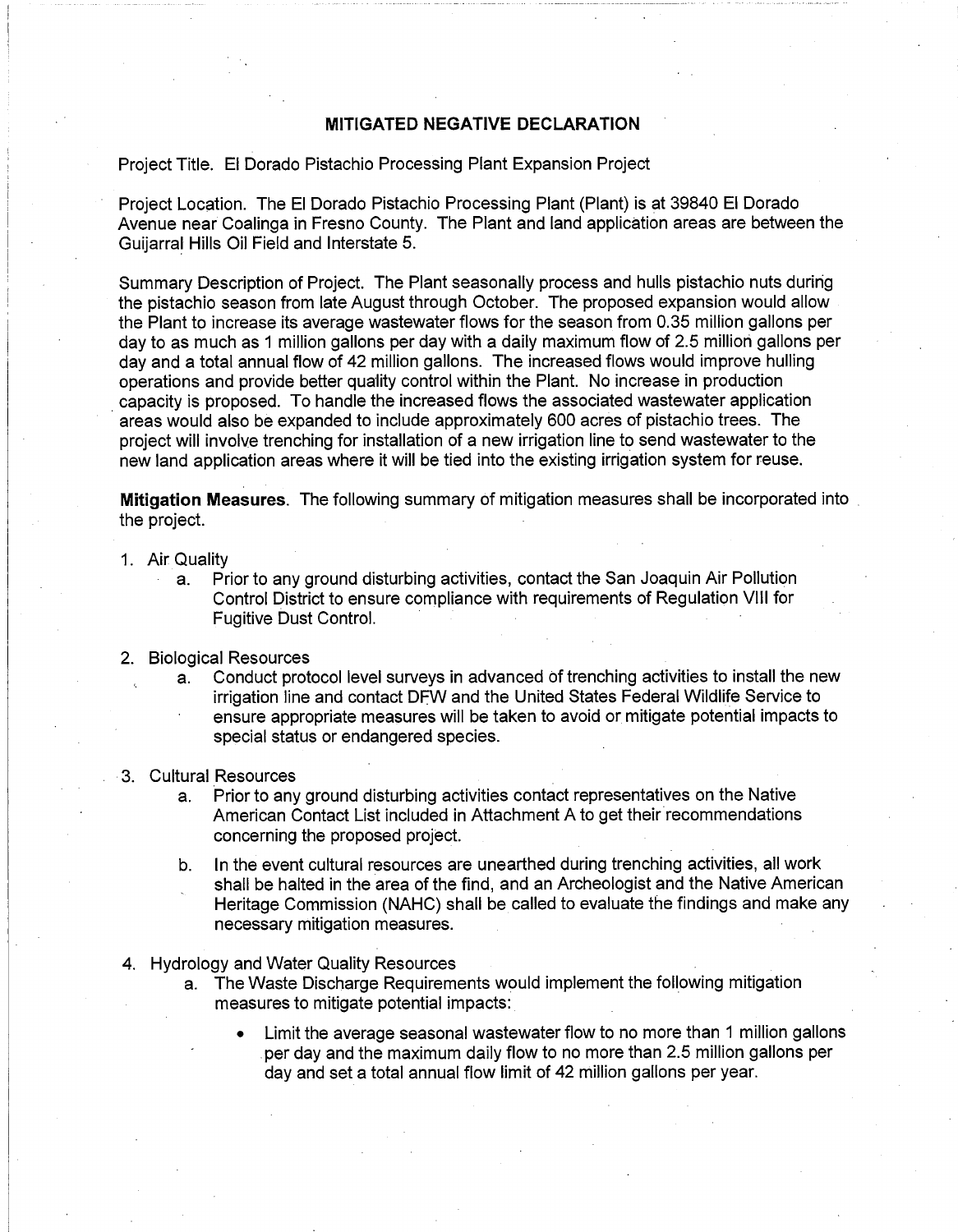- Require application of wastewater at agronomic rates for nitrogen and hydraulic loading and set a cycle average BOD loading rate of 100 lbs/acre/day for applications of wastewater to the land application areas.
- Prohibit the discharge of wastewater to the land application areas during and within 24-hours of a storm event of measurable precipitation or when soils become saturated.
- Require proper management of solids and annual soil sampling within the Solids Reuse Area.
- Within 180 days of adoption of the Waste Discharge Requirements, the project proponent must have prepared and begun implementation of a salinity control plan and wastewater and nutrient management plan.

Findings: It is hereby determined that, based on information contained in the attached Initial Study, the project would not have a significant adverse effect on the environment. The mitigation measures above are necessary to avoid or reduce to a less-than-significant level the project's potential significant effects on the environment. These mitigation measures are hereby incorporated and fully made part of this Mitigated Negative Declaration.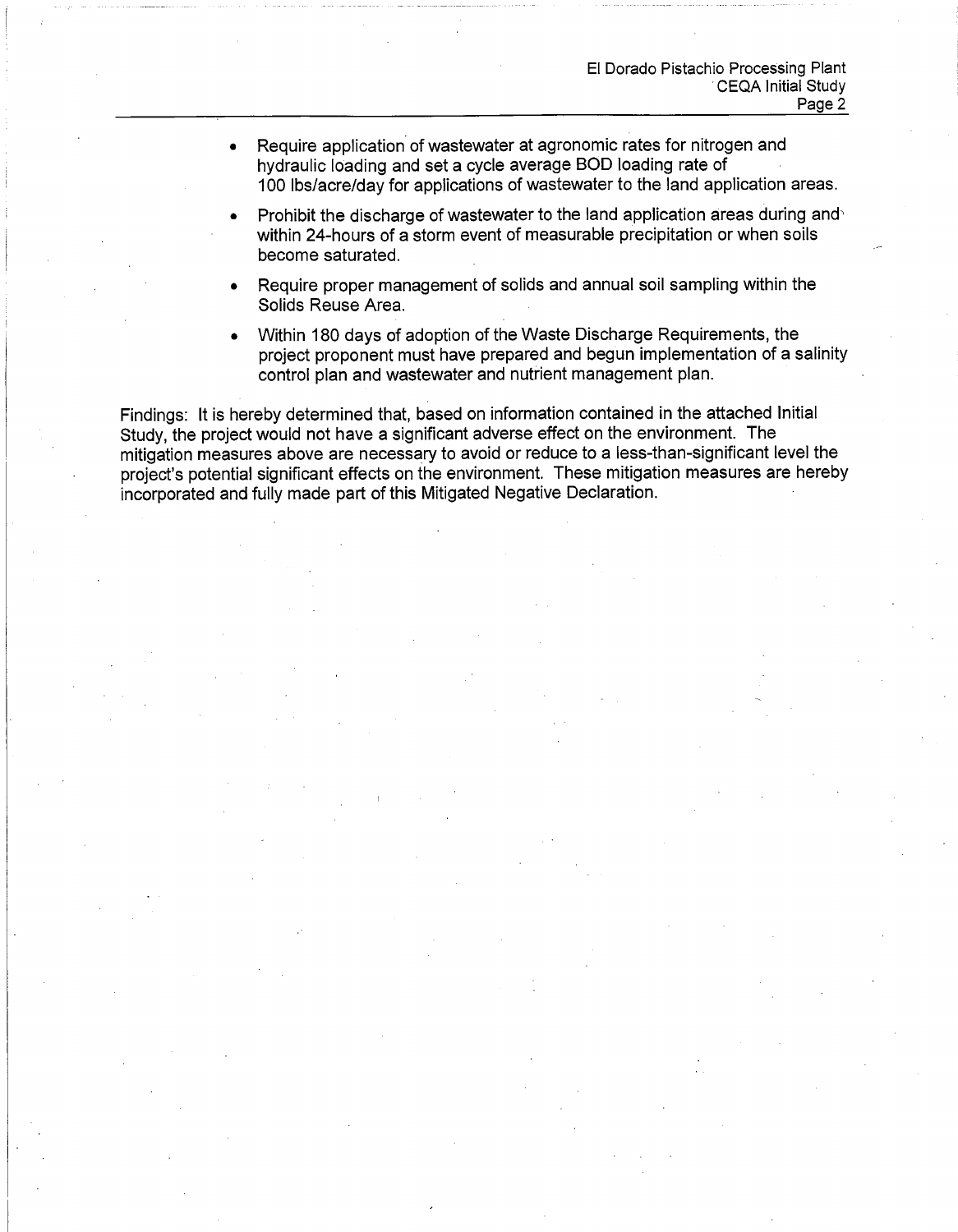### **PROJECT SUMMARY**

1. Project title:

El Dorado Pistachio Processing Plant Expansion Project

- 2. Lead agency name and address: Regional Water Quality Control Board. **Central Vallev Region** 1685 E Street Fresno. California 93706 Phone: (559) 445-5116 FAX: (559) 445-5910
- 3. Contact person and phone number: Ms. Katie Carpenter, (559) 445-5551
- 4. Project location:

The El Dorado Pistachio Processing Plant (Plant) is at 39840 El Dorado Avenue near Coalinga in Fresno County. The approximately 150-acre property including the Plant and Solids Reuse Area is bound on the East by El Dorado Avenue, the West by the Coalinga Canal, and to the north and south by agricultural land and open range land. The discharge areas (land application areas) include 4 parcels (APN's 073-070-22S, 073-070-24S, 085-030-18S, and 085-320-26S) for a total of about 600 acres in Section 36 in Township 20 South, Range 17 East, and Sections 1 and 12 in Township 21 South, Range 16 East MDB&M.

# 5. Project sponsor's name and address:

Paramount Farms International, LLC 13646 Highway 33 Lost Hills, CA 93249

- 6. General plan designation: Intensive Agriculture
- 7. Zoning:

Exclusive Agriculture (AE 20), minimum 20 acres

8. Description of project:

The Plant seasonally processes, stores, and sorts pistachio nuts. Process wastewater at the Plant consists of hulling water and equipment wash down. Discharges from the Plant have been regulated by Waste Discharge Requirement (WDRs) 97-131, but revised WDRs are required to reflect the proposed increase in flows and expansion of the land application areas. The proposed increase in flows would allow for improved hulling operations and better quality control within the Plant. The associated wastewater discharge would be to an existing unlined pond prior to reuse for irrigation on about 600 acres of pistachio trees. The project will involve trenching for installation of a new irrigation line to send the wastewater to the new land application areas where it can be tied into the existing irrigation system.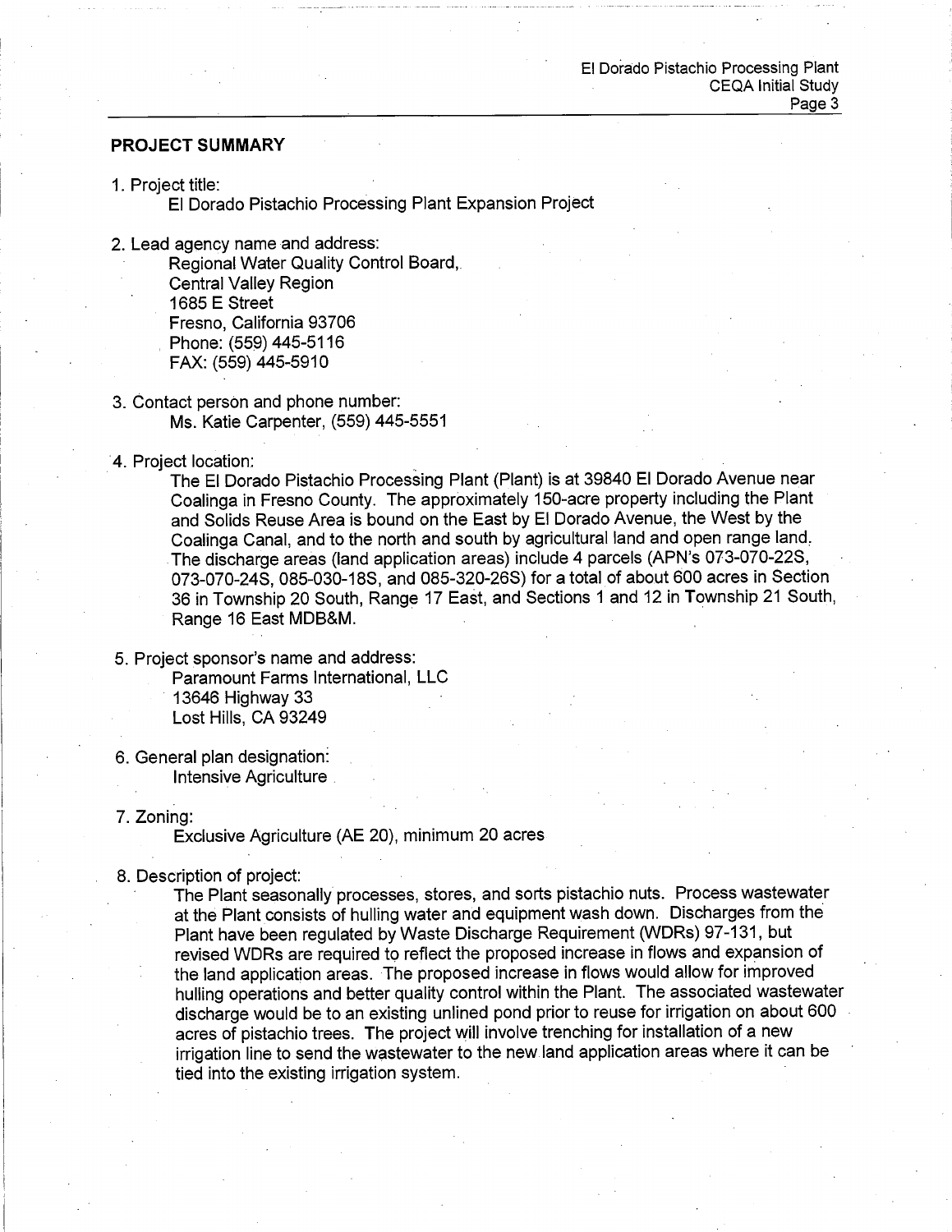## 9. Surrounding land uses and setting:

Surrounding land is generally agricultural or open land. There are four mobile homes directly south of the Plant used for employee housing (currently two are occupied), and the Guijarral Hills Oil Filed is immediately south and west of the Plant. Primary crops grown in the area include pistachios, almonds, field, and fodder crops.

### 10. Other public agencies whose approval is required:

None required. The Central Valley Regional Water Quality Control Board will act as the lead agency as it is preparing Waste Discharge Requirements to regulate the discharge of wastewater to land.

# **PROJECT DESCRIPTION**

Paramount Farms International, LLC (Paramount) owns and operates the El Dorado Pistachio Processing Plant (Plant) at 39840 El Dorado Avenue near Coalinga in Fresno County (see Figure 1). The Plant hulls and processes pistachio nuts during the 30 to 45 day processing season and discharges process wastewater to land for reuse on crops.

### **BACKGROUND**

The discharge of wastewater is currently regulated by Waste Discharge Requirements (WDRs) Order 97-131. In 2005 Paramount acquired the Plant from Gold Coast Pistachio. Inc. Following acquisition of the Plant, Paramount determined that the land application area was insufficient to handle the discharge and that the volume of water in use at the Plant was inadequate to meet quality control requirements. In November 2010, Paramount submitted a Report of Waste Discharge (RWD) to increase flow, and to expand the available land application areas. A revised RWD and addendums to further expand the land application areas were submitted in May and June of 2013.

The proposed increase in flows and expansion of the land application areas requires revised Waste Discharge Requirements (WDRs) pursuant to California Water Code Section 13263. The Central Valley Regional Water Quality Control Board (Central Valley Water Board) action to adopt revised WDRs regulating the proposed discharge requires a California Environmental Quality Act (CEQA) determination. The Central Valley Water Board will act as the lead agency in certification of the final environmental document prior to its adoption of revised WDRs.

### **PROJECT DETAILS**

Wastewater from the Plant consists of hulling water and equipment wash down generated during the pistachio processing season. Wastewater, generated from the cleaning and hulling process, is captured and discharged to an existing unlined settling pond, with an operational capacity of about 10.9 million gallons. Hulls, shells, and skins removed during the hulling process are discharged along with the process wastewater to the settling pond.

According to the RWD, Paramount would increase its average seasonal flow from 0.35 million gallons per day (mgd) to 1 mgd (about a 65% increase), with a maximum daily flow of 2.5 mgd and an annual flow of 42 million gallons. To handle increased flows, Paramount would expand its land application areas to include four pistachio orchards owned by Paramount Farming Company, LLC, a sister company of Paramount. The four pistachio orchards, with a combined net acreage of about 600 acres, include parcels 073-070-22S, 073-070-24S, 085-030-18S, and 085-320-26S.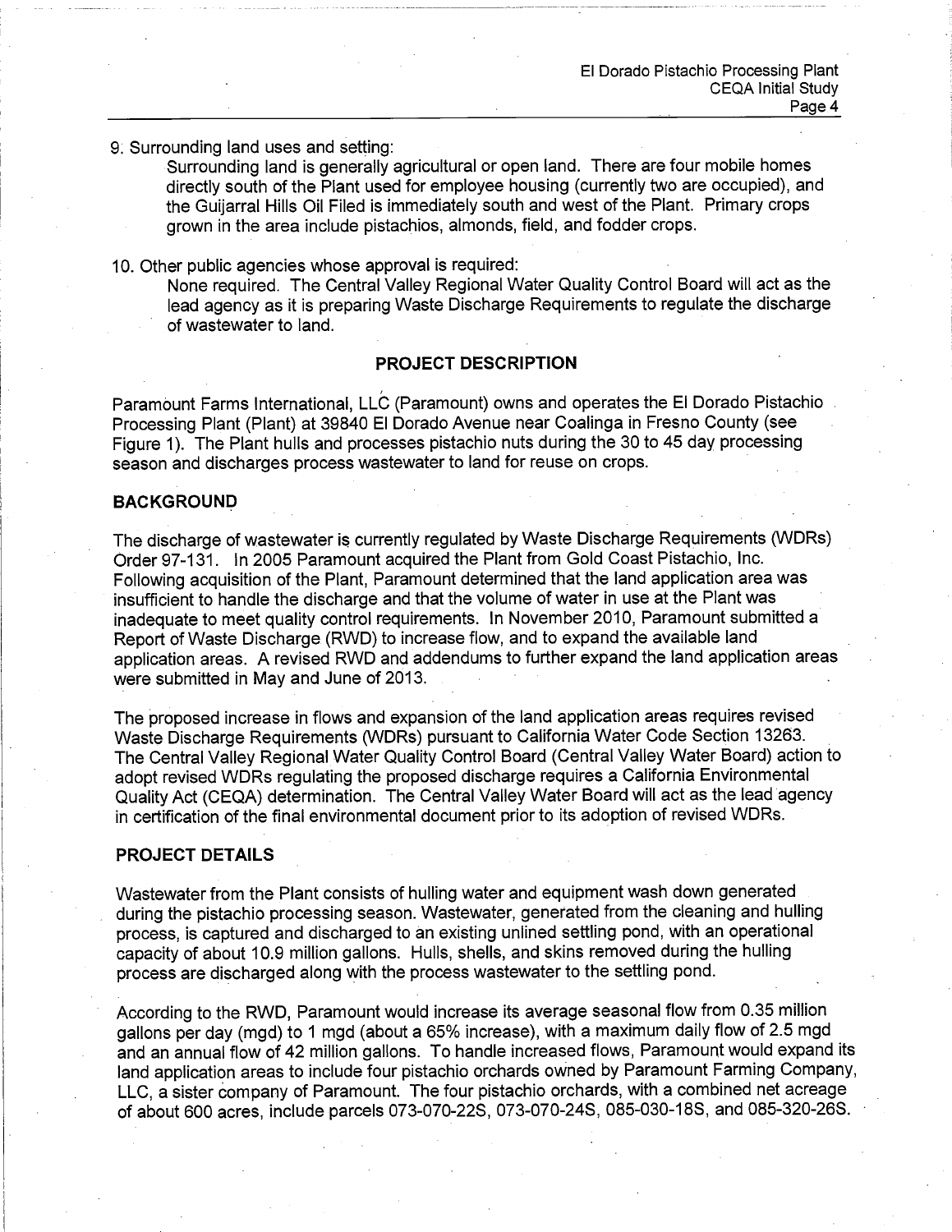At the proposed annual flow of 42 million gallons per year, process wastewater applied to the pistachio orchards will account for less than 10% of the crop's irrigation demand. Supplemental irrigation water for the orchards is primarily surface water. On leaving the settling pond, the wastewater will pass through a series of sand filters to remove fine particulates and be applied to the pistachio orchards via a micro drip irrigation system.

The Zapato Chino Canyon Creek, an ephemeral stream, crosses a portion of the pistachio orchards where process wastewater will be applied. FEMA maps show that this area lies within Flood Zone A, an area subject to potential flooding though no baseline flood level has been determined. Paramount Farming Company has implemented management controls including 20-foot setbacks from the creek bed, drip irrigation, and cessation of irrigation during or within 24 hours of a storm event to minimize potential impacts to the creek. With the discharge of wastewater to the fields outside of the normal rain season and implementation of the management controls specified above, the potential for wastewater runoff into the creek is minimal.

Solids, consisting principally of hulls, shells, and skins will be removed from the bottom of the settling pond following the harvest, at least every other year, and will be spread and incorporated into the soil on the existing application area north of the Plant (referred to as the Solids Reuse Area). A winter fodder crop will be planted to take advantage of the moisture in the hulls and the winter rain season.

### **Groundwater Conditions**

According to the Westlands Water District Well Survey for 2012, first-encountered groundwater in the area occurs at about 350 to 400 feet below ground surface (bgs). Regional groundwater flow is to the northeast toward the valley floor. The upper groundwater zone above the Corcoran Clay is unconfined or semi-confined consisting of alternating layers of sands and clays.

There are few wells in the area. Groundwater in the area is of poor quality with respect to salinity, typical of the west side of the San Joaquin Valley. Published data for groundwater wells in the area show high concentrations of saline constituents (largely sodium and sulfate). The Water Quality Portal database provided by the United States Geological Survey, National Water Quality Monitoring Council, and United States Environmental Protection Agency identified five wells in the vicinity of the Plant and Reuse Areas. Samples collected from these wells from 1951 and 1968 reported an EC of 1,368 to 2,860 umhos/cm, TDS of 878 to 2,240 mg/L, chloride of 46 to 160 mg/L, sodium of 230 to 440 mg/L, sulfate of 430 to 1,300 mg/L, and nitrate as NO<sub>3</sub> of 2 to 65 mg/L. Most of these wells were constructed to depths of 1,200 to 2,000 feet bgs. Only one well was constructed to a depth of less than 500 feet bgs. This well sampled in 1951 had the highest reported concentrations for EC and TDS at 2,860 umhos/cm and 2,240 mg/L, respectively, and nitrate as  $NO<sub>3</sub>$  in excess of the primary MCL at 65 mg/L.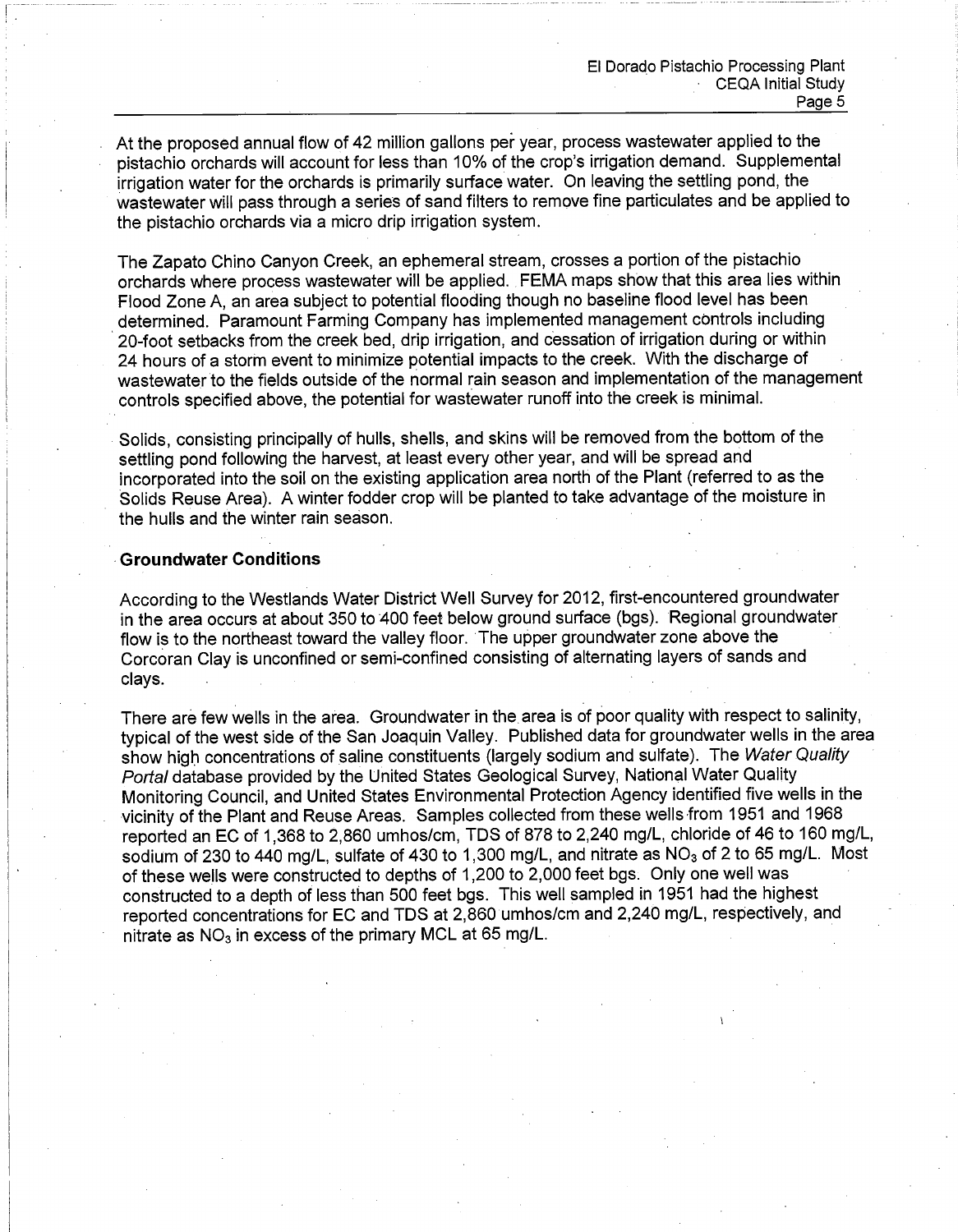### **PURPOSE**

This Initial Study addresses Paramount's proposal to increase wastewater flows at its El Dorado Pistachio Processing Plant and to expand the land available for reuse of wastewater.

Section 15063 of the CEQA Guidelines provides for preparation of Initial Studies. The purpose of an Initial Study is to:

- 1. Provide the lead agency with information to use as the basis for deciding whether to prepare an Environmental Impact Report (EIR) or Negative Declaration.
- 2. Enable an applicant or lead agency to modify a project, mitigating adverse impacts before an EIR is prepared, thereby enabling a project to qualify for a Negative Declaration.
- 3. Assist in the preparation of an EIR, if one is required.
- 4. Facilitate environmental assessment early in the design of a project.
- 5. Provide documentation of the factual basis for the finding in a Negative Declaration that a project will not have a significant effect on the environment.
- 6. Eliminate unnecessary EIRs.
- 7. Determine whether a previously prepared EIR could be used with the proiect.

#### **SOURCES**

The primary sources of information for this Initial Study are the Report of Waste Discharge, self-monitoring reports, and supplemental data provided by Paramount. The Report of Waste Discharge, self-monitoring reports, and supplemental data are part of public record and are available for review at the Central Valley Water Board's Fresno office (address below).

California Regional Water Quality Control Board, Central Valley Region 1685 E Street Fresno, California 93706

Other sources of information include informal consultation with other agencies and published data. Additional information was obtained by Central Valley Water Board staff from the Fresno County Planning Department, Native American Heritage Commission, California Department of Fish and Wildlife, and the San Joaquin Valley Air Pollution Control District.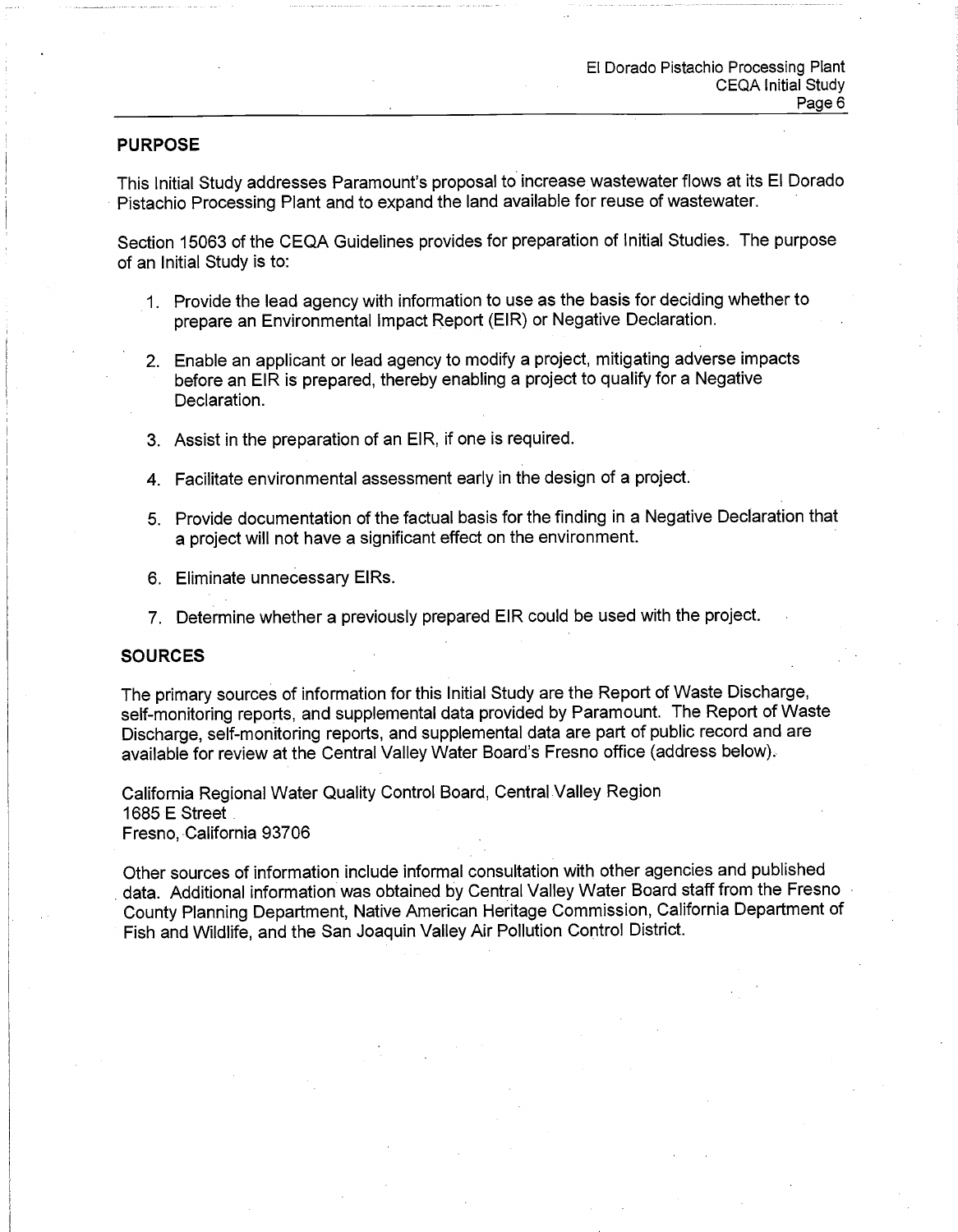

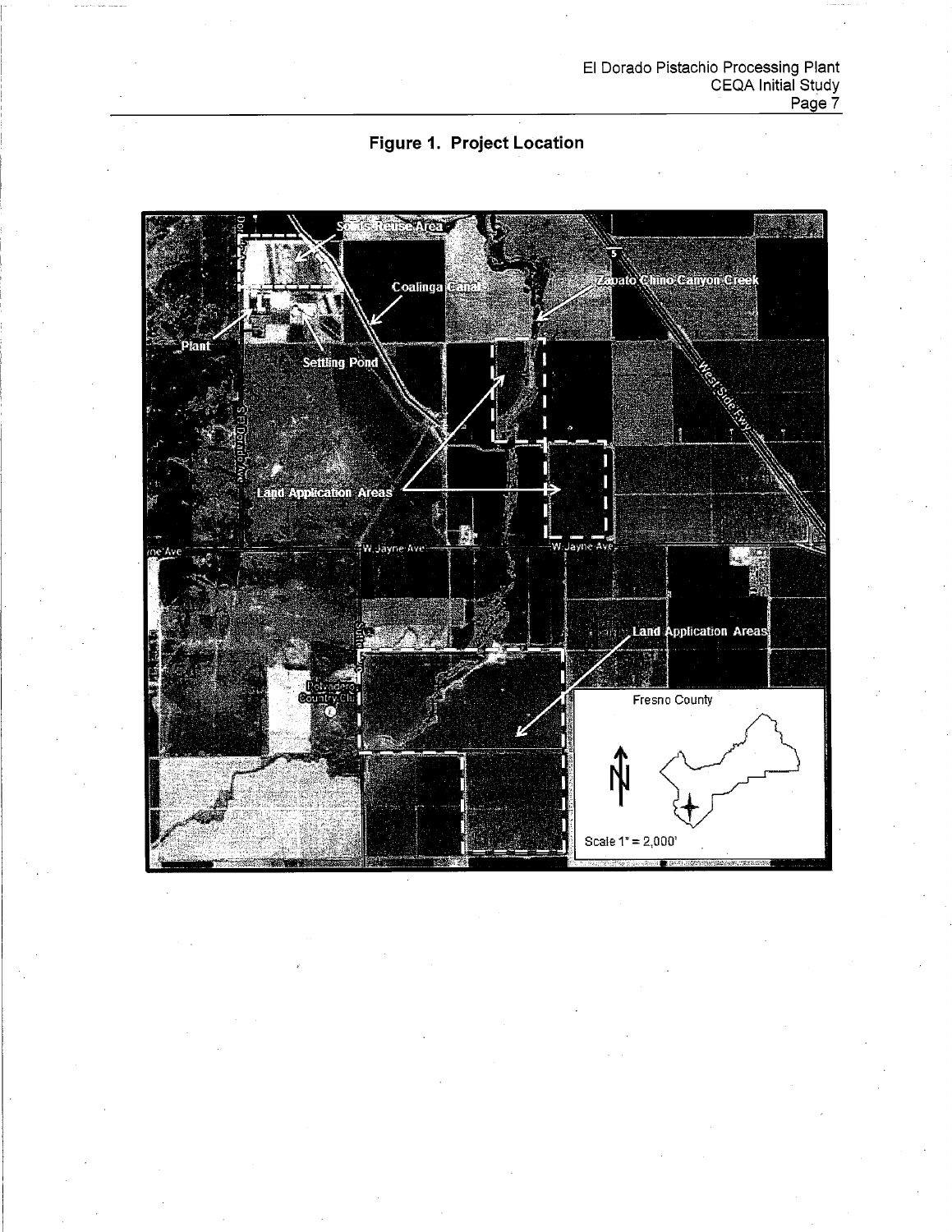Less Than

Less Than

Significant

# **INITIAL STUDY CHECKLIST FORM**

The following discussion provides an evaluation of the environmental factors listed in the environmental checklist form (Appendix A of the CEQA Guidelines), which may be potentially affected by the project. A brief explanation is provided for each factor in the order presented in the environmental checklist form.

| l.   | <b>AESTHETICS.</b>                                                                                                                                             | Potentially<br>Significant<br>Impact | Significant<br>With<br>Mitigation<br>Incorporation | Less Than<br>Significant<br>Impact | No<br>Impact |
|------|----------------------------------------------------------------------------------------------------------------------------------------------------------------|--------------------------------------|----------------------------------------------------|------------------------------------|--------------|
|      | Would the project:                                                                                                                                             |                                      |                                                    |                                    |              |
|      | a) Have a substantial adverse effect on a scenic vista?                                                                                                        |                                      |                                                    |                                    | X            |
|      | b) Substantially damage scenic resources, including, but<br>not limited to, trees, rock outcroppings, and historic<br>buildings within a state scenic highway? |                                      |                                                    |                                    | $\mathsf{X}$ |
| .C). | Substantially degrade the existing visual character or<br>quality of the site and its surroundings?                                                            |                                      |                                                    |                                    |              |
|      | d) Create a new source of substantial light or glare which<br>would adversely affect day or nighttime views in the                                             |                                      |                                                    |                                    |              |

 $l. a) - d$ Land use associated with the project is visually consistent with existing uses. The project would not affect a scenic vista, damage scenic resources, degrade existing visual character or quality, or create a new source of light or glare.

#### **AGRICULTURE RESOURCES.**  $II.$

area?

- Potentially Less Than With No Significant Mitigation Significant Would the project: Impact Impact Impact Incorporation  $\overline{\mathbf{X}}$ a) Convert Prime Farmland, Unique Farmland, or Farmland of Statewide Importance (Farmland), as shown on the maps prepared pursuant to the Farmland Mapping and Monitoring Program of the California Resources Agency, to non-agricultural use?  $|\mathsf{X}|$ b) Conflict with existing zoning for agricultural use, or a Williamson Act contract? c) Involve other changes in the existing environment  $|\boldsymbol{\mathsf{X}}|$ which, due to their location or nature, could result in conversion of Farmland, to non-agricultural use?
- The site would not be converted to a non-agricultural use. The proposed land  $|I. a) - c|$ application areas are currently developed agricultural land and would be operated as such.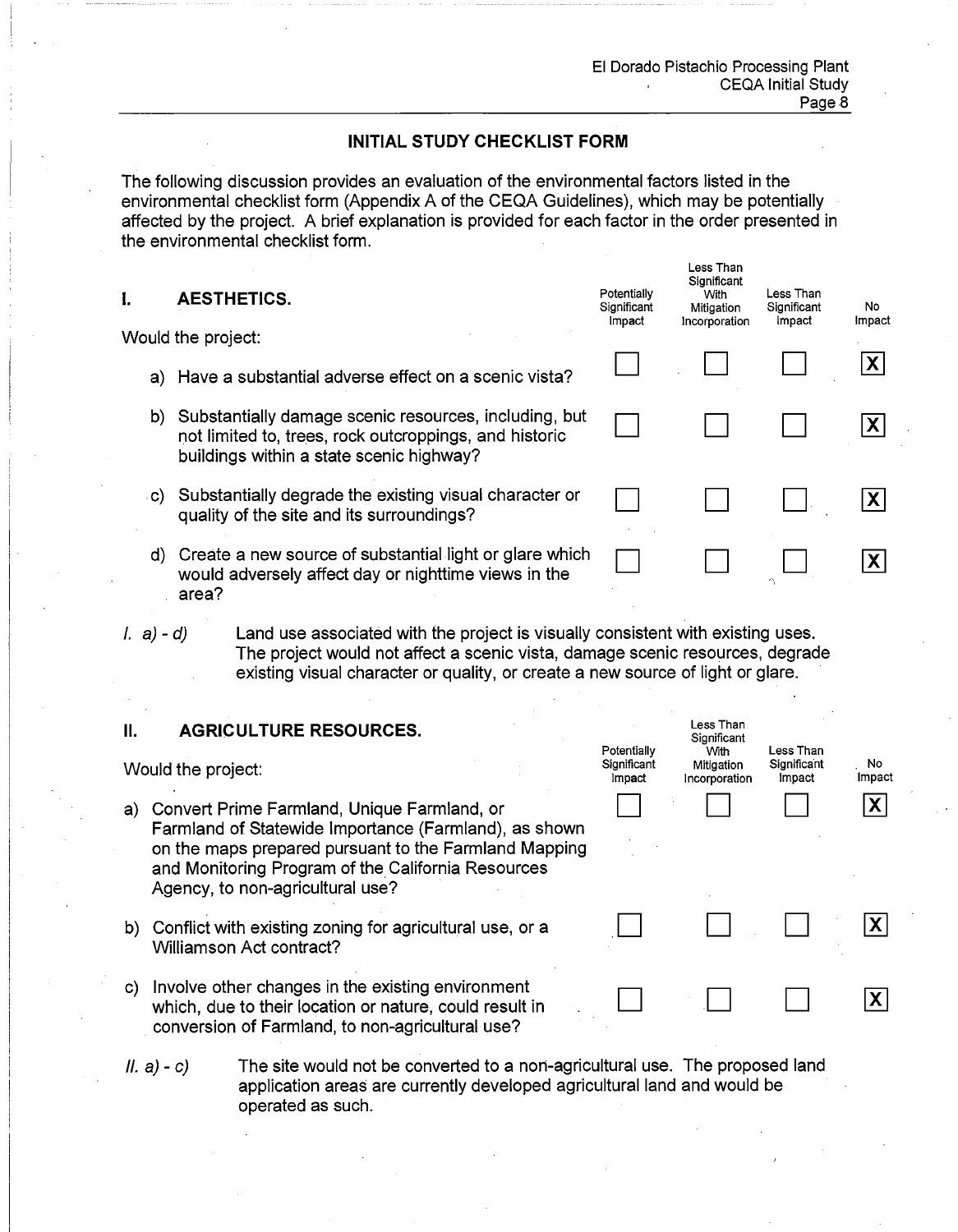Crop management is a critical factor in operating and maintaining a wastewater reuse system. Healthy and productive crops are required to remove nutrients as part of the treatment of applied wastewater. Much of the crop management is accomplished in the same way for water reuse sites as conventional agricultural operations. Discharging wastewater to the farmland provides a portion of the crops needs for water and nutrients. Supplemental water and fertilizers would be added as required to maintain a healthy crop.

#### III. AIR QUALITY.

Would the project:

- a) Conflict with or obstruct implementation of the applicable air quality plan?
- b) Violate any air quality standard or contribute substantially to an existing or projected air quality violation?
- c) Result in a cumulatively considerable net increase of any criteria pollutant for which the project region is nonattainment under an applicable federal or state ambient air quality standard (including releasing emissions which exceed quantitative thresholds for ozone precursors)?
- d) Expose sensitive receptors to substantial pollutant concentrations?
- e) Create objectionable odors affecting a substantial number of people?
- The San Joaquin Valley Air Pollution Control District (District) has pre-calculated  $III. a) - e$ the emissions on a large number of and types of projects. Construction activities associated with installation of the new irrigation line from the settling pond to the expanded land application area could have the potential to affect air quality. As such, Paramount will need to contact the San Joaquin Air Pollution Control District and comply with requirements of Regulation VIII for Fugitive Dust Control.
- The project should not expose sensitive receptors to substantial pollutant  $III. d - e$ concentrations or create objectionable odors that affect a substantial number of people. There are no known sensitive receptors within the vicinity of the proposed land application areas. New WDRs, to be issued by the Central Valley Water Board, would require that any objectionable odors originating at the Plant and land application areas not be perceivable beyond the limits of the property.

| Potentially<br>Significant<br>Impact | Less Inan<br>Significant<br>With<br>Mitigation<br>Incorporation | Less Than<br>Significant<br>Impact<br>$\mathbf{x}$ | No<br>Impact   |
|--------------------------------------|-----------------------------------------------------------------|----------------------------------------------------|----------------|
|                                      |                                                                 | $ \mathsf{X} $                                     |                |
|                                      |                                                                 |                                                    | $ \mathsf{X} $ |
|                                      |                                                                 |                                                    |                |
|                                      |                                                                 |                                                    | X              |
|                                      |                                                                 |                                                    |                |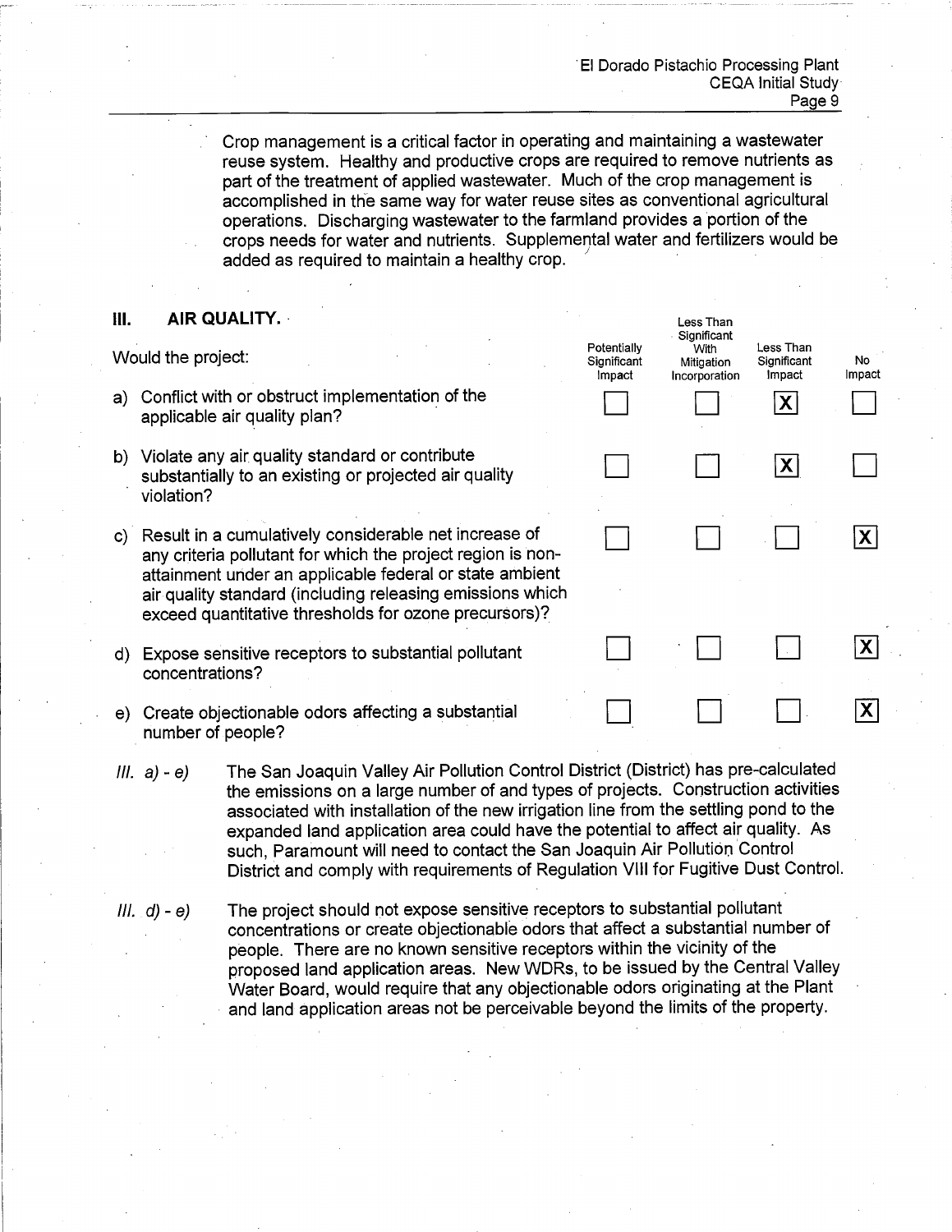#### $IV.$ **BIOLOGICAL RESOURCES.**

Would the project:

- a) Have a substantial adverse effect, either directly or through habitat modifications, on any species identified as a candidate, sensitive, or special status species in local or regional plans, policies, or regulations, or by the California Department of Fish and Wildlife or U.S. Fish and **Wildlife Service?**
- b) Have a substantial adverse effect on any riparian habitat or other sensitive natural community identified in local or regional plans, policies, regulations or by the California Department of Fish and Wildlife or US Fish and **Wildlife Service?**
- c) Have a substantial adverse effect on federally protected wetlands as defined by Section 404 of the Clean Water Act (including, but not limited to, marsh, vernal pool, coastal, etc.) through direct removal, filling, hydrological interruption, or other means?
- d) Interfere substantially with the movement of any native resident or migratory fish or wildlife species or with established native resident or migratory wildlife corridors, or impede the use of native wildlife nursery sites?
- e) Conflict with any local policies or ordinances protecting biological resources, such as a tree preservation policy or ordinance?
- f) Conflict with the provisions of an adopted Habitat **Conservation Plan, Natural Community Conservation** Plan, or other approved local, regional, or state habitat conservation plan?
- $IV. a) f$ Staff contacted the California Department of Fish and Wildlife (DFW) for informal consultation (Pub. Res. Code, § 15063, sudb. (g).

In general, the discharge of pistachio processing wastewater for irrigation on existing farmland would not impact any sensitive or special status biological species, riparian habitats, sensitive natural communities, federally protected wetlands, or interfere with the movement of native or migratory wildlife species. In addition, the project would not conflict with any local policies or ordinances protecting biological resources. No significant wildlife impacts are expected. The project property is currently already used for the purpose proposed in the project. with the difference of irrigation water being supplemented with diluted pistachio processing wastewater.

| Potentially<br>Significant<br>Impact | Less Than<br>Significant<br>.<br>With<br>Mitigation<br>Incorporation<br>X | Less Than<br>Significant<br>Impact | No<br>Impact                  |
|--------------------------------------|---------------------------------------------------------------------------|------------------------------------|-------------------------------|
|                                      |                                                                           |                                    | $ \mathsf{X} $                |
|                                      |                                                                           |                                    | $ \mathsf{X} $                |
|                                      |                                                                           |                                    | $\overline{\mathbf{X}}$<br>Ţ, |
|                                      |                                                                           |                                    | X                             |
|                                      |                                                                           |                                    | χ                             |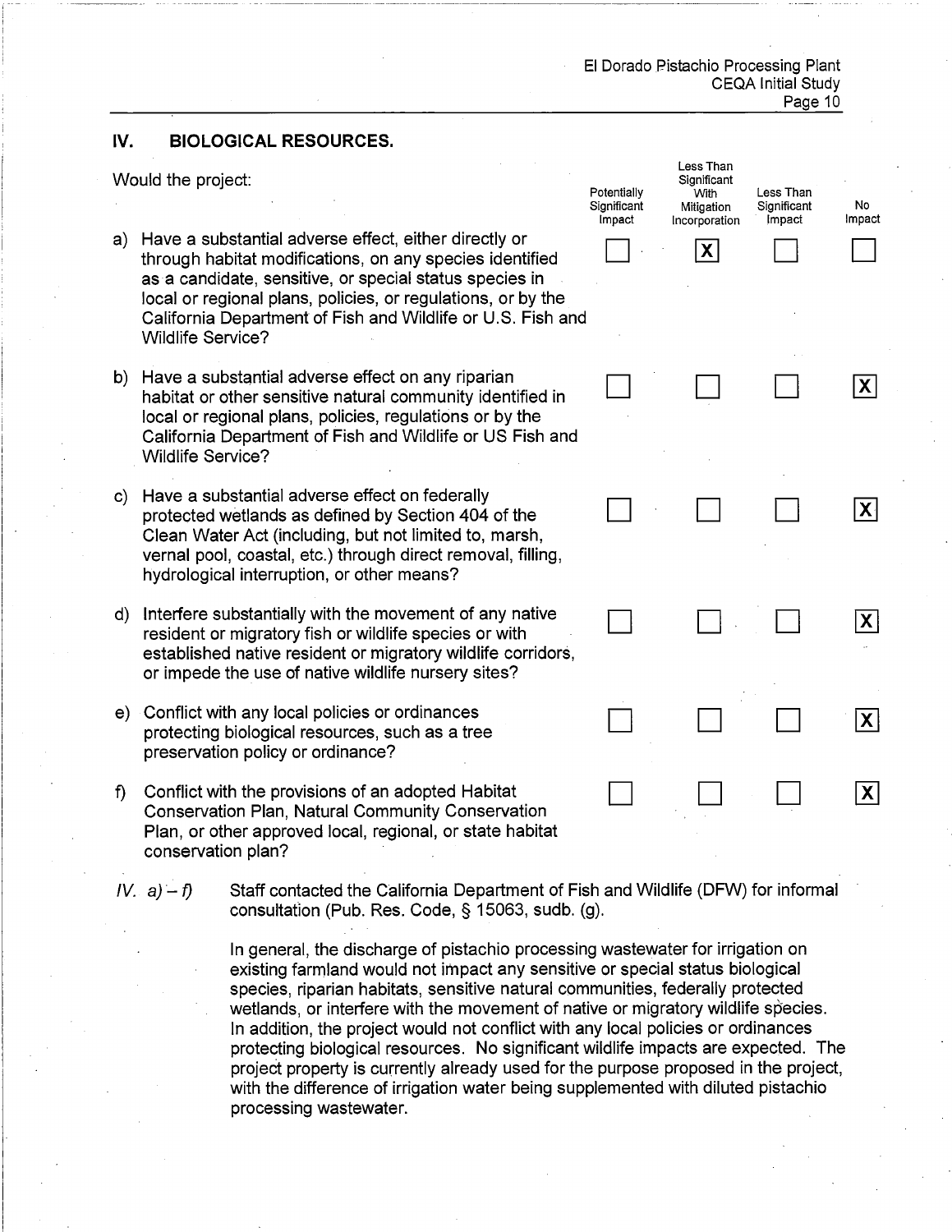Less Than

Significant

With

Mitigation

Incorporation

Less Than

Significant

Impact

Χ

No

Impact

 $\mathsf{X}$ 

|X|

Potentially

Significant

Impact

According to the project proponent, a new 12-inch irrigation line will be constructed to send the wastewater from the settling pond to the new irrigation areas. DFW staff indicated that ground disturbing activities associated with construction of the new irrigation line may have a potential limited impact on special status or protected species. Specifically, the Blunt-nosed Leopard Lizard, San Joaquin Kit Fox, San Joaquin Antelope Squirrel, Swainson's Hawk, and Burrowing Owl.

To mitigate potential impacts to special status or protected species. DFW recommends that multiple protocol level surveys be conducted by a qualified wildlife biologist in accordance with approved survey methodologies well in advanced of any ground disturbing activities. Prior to initiating any ground disturbing activities, the project proponent will need to contact DFW and the United States Federal Wildlife Service to ensure appropriate measures will be taken to avoid or mitigate potential incidence of "Take". "Take" means to hunt. pursue, catch, capture, or kill or attempt to hunt, pursue, catch, capture, or kill (DFW Code, Section 86).

For nesting birds, including the Swainson's Hawk and Burrowing Owl, ground disturbing activities should take place outside of the breeding season, which generally runs from February 15 through August 31. If project activities cannot feasibly avoid the breading season, DFG recommends that beginning no more than 15 days prior to construction activities, bird surveys should be conducted to detect any protected native birds utilizing the area. The surveys should be conducted by a qualified wildlife biologist with experience in conducting breeding bird surveys. A no-disturbance buffer zone should be clearly delineated on the ground around active bird nests and/or burrows. If the project proponent proposes to evict burrowing owls that may be present. DFW recommends passive relocation during the non-breeding season.

Given the limited scope and duration of the proposed ground disturbing activities. these mitigation measures should ensure the project should have a less than significant impact on biological resources.

#### V. **CULTURAL RESOURCES.**

Would the project:

- a) Cause a substantial adverse change in the significance of a historical resource as defined in Section 15064.5?
- b) Cause a substantial adverse change in the significance of an archaeological resource pursuant to Section 15064.5?
- c) Directly or indirectly destroy a unique paleontological resource or site or unique geologic feature?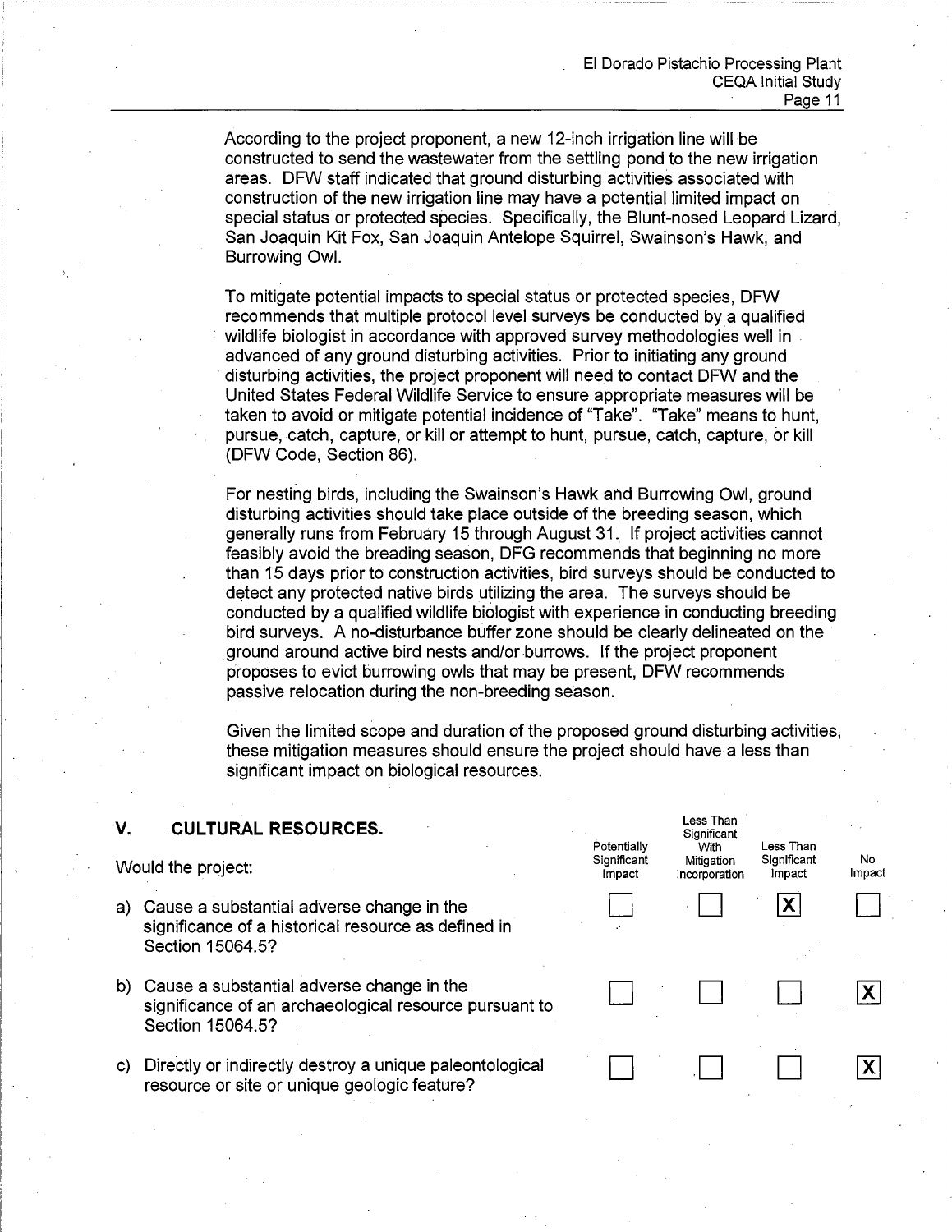|              |             |                                                                                                                                                                                                                                                                                                                                                                                                                                                                                                                                                                                                                                                                                                                                               |                                      |                                     | El Dorado Pistachio Processing Plant<br><b>CEQA Initial Study</b><br>Page 12 |                             |
|--------------|-------------|-----------------------------------------------------------------------------------------------------------------------------------------------------------------------------------------------------------------------------------------------------------------------------------------------------------------------------------------------------------------------------------------------------------------------------------------------------------------------------------------------------------------------------------------------------------------------------------------------------------------------------------------------------------------------------------------------------------------------------------------------|--------------------------------------|-------------------------------------|------------------------------------------------------------------------------|-----------------------------|
|              |             | d) Disturb any human remains, including those interred<br>outside of formal cemeteries?                                                                                                                                                                                                                                                                                                                                                                                                                                                                                                                                                                                                                                                       |                                      |                                     | X                                                                            |                             |
|              | $V. a) - d$ | The project is currently in agricultural use and is located in an area zoned for<br>agricultural production. No cultural resources impacts are expected as the land<br>is already in agricultural use.                                                                                                                                                                                                                                                                                                                                                                                                                                                                                                                                        |                                      |                                     |                                                                              |                             |
|              |             | The project is not within an area of significant geological or historical resources.<br>The Native American Heritage commission (NAHC) recommended Paramount<br>contact representatives of Native American Tribes from the project area to obtain<br>their recommendations concerning construction activities associated with<br>installation of the new irrigation pipeline. Although no impacts on archeological<br>resources are expected, in the event that cultural resources are unearthed during<br>grading or construction for the new irrigation pipeline, all work shall be halted in<br>the area of the find, and an Archeologist and the NAHC shall be called to<br>evaluate the findings and make any necessary recommendations. |                                      |                                     |                                                                              |                             |
| VI.          |             | <b>GEOLOGY AND SOILS.</b>                                                                                                                                                                                                                                                                                                                                                                                                                                                                                                                                                                                                                                                                                                                     |                                      | Less Than<br>Significant            |                                                                              |                             |
|              |             | Would the project:                                                                                                                                                                                                                                                                                                                                                                                                                                                                                                                                                                                                                                                                                                                            | Potentially<br>Significant<br>Impact | With<br>Mitigation<br>Incorporation | Less Than<br>Significant<br>Impact                                           | No<br>Impact                |
|              | involving:  | a) Expose people or structures to potential substantial<br>adverse effects, including the risk of loss, injury, or death                                                                                                                                                                                                                                                                                                                                                                                                                                                                                                                                                                                                                      |                                      |                                     |                                                                              | $\vert X \vert$             |
|              | i)          | Rupture of a known earthquake fault, as delineated on<br>the most recent Alquist-Priolo Earthquake Fault Zoning<br>Map issued by the State Geologist for the area or based<br>on other substantial evidence of a known fault? Refer to<br>Division of Mines and Geology Special Publication 42.                                                                                                                                                                                                                                                                                                                                                                                                                                               |                                      |                                     |                                                                              | $ \boldsymbol{\mathsf{X}} $ |
|              | ii)         | Strong seismic ground shaking?                                                                                                                                                                                                                                                                                                                                                                                                                                                                                                                                                                                                                                                                                                                |                                      |                                     |                                                                              | $ \mathsf{X} $              |
|              | iii)        | Seismic-related ground failure, including<br>liquefaction?                                                                                                                                                                                                                                                                                                                                                                                                                                                                                                                                                                                                                                                                                    |                                      |                                     |                                                                              | $ \mathsf{X} $              |
|              |             | iv) Landslides?                                                                                                                                                                                                                                                                                                                                                                                                                                                                                                                                                                                                                                                                                                                               |                                      |                                     |                                                                              | $ \mathsf{X} $              |
| b)           |             | Result in substantial soil erosion or the loss of topsoil?                                                                                                                                                                                                                                                                                                                                                                                                                                                                                                                                                                                                                                                                                    |                                      |                                     |                                                                              | $ {\bf X} $                 |
| $\mathbf{C}$ |             | Be located on a geologic unit or soil that is unstable,<br>or that would become unstable as a result of the project,<br>and potentially result in on- or off-site landslide, lateral<br>spreading, subsidence, liquefaction or collapse?                                                                                                                                                                                                                                                                                                                                                                                                                                                                                                      |                                      |                                     |                                                                              | $ \mathsf{X} $              |
| d)           |             | Be located on expansive soil, as defined in<br>Table 18-1-B of the Uniform Building Code (1994),<br>creating substantial risks to life or property?                                                                                                                                                                                                                                                                                                                                                                                                                                                                                                                                                                                           |                                      |                                     |                                                                              | $\mathsf{X}$                |

 $\overline{\phantom{a}}$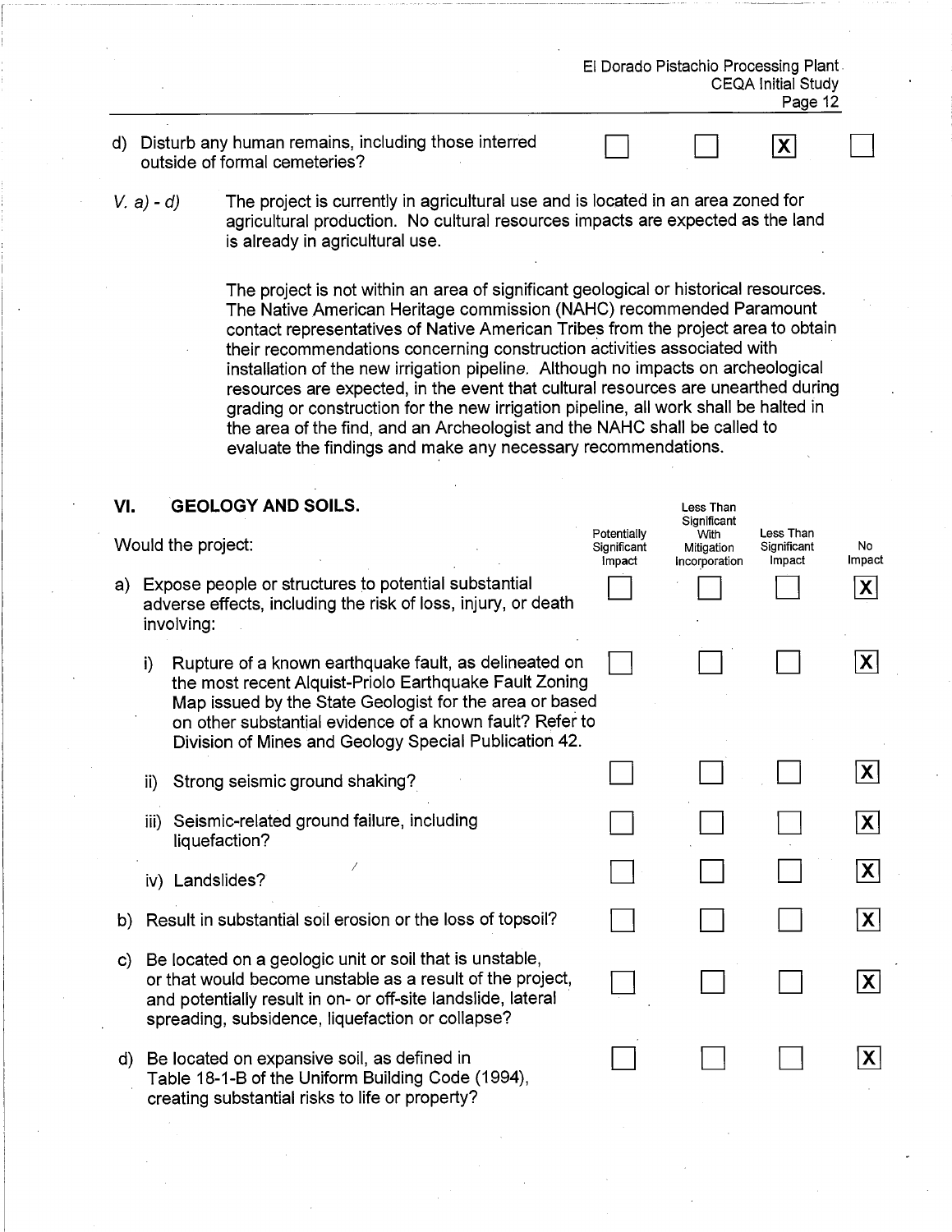$|\mathbf{X}|$ 

- e) Have soils incapable of adequately supporting the use of septic tanks or alternative waste water disposal systems where sewers are not available for the disposal of waste water?
- $VI. a)$ The project site is not within a Alguist-Priolo Special Studies Zone designated by the California Department of Conservation, Division of Mines and Geology.
- The project is located on flat land and is not susceptible to landslide hazards.  $VI. b) - c$ Therefore, implementation of the proposed project would not expose persons or structures to landslide-related risks. Agricultural activities would introduce organic material and would not result in soil erosion or loss of topsoil.
- The USGS soil survey identifies soils at the Plant and land application areas as  $VI. d)$ primarily Polvadero sandy loam, Excelsior sandy loam, and Westhaven loam, which are likely expansive soils as defined in the Uniform Building Code. However, the magnitude of soil expansion is anticipated to have less than significant impact.
- $VI. e)$

The project has an operating septic system and leachfield. Fresno County is overseeing the septic system to ensure it complies with County ordinance, which implements the Water Quality Control Plan for the Tulare Lake Basin.

| VII. | <b>HAZARDS AND HAZARDOUS MATERIALS.</b><br>Would the project:                                                                                                                                                                           | Potentially<br>Significant<br>Impact | Less Than<br>Significant<br>With<br>Mitigation<br>Incorporation | Less Than<br>Significant<br>Impact | No<br>Impact |
|------|-----------------------------------------------------------------------------------------------------------------------------------------------------------------------------------------------------------------------------------------|--------------------------------------|-----------------------------------------------------------------|------------------------------------|--------------|
|      | a) Create a significant hazard to the public or the<br>environment through the routine transport, use, or<br>disposal of hazardous materials?                                                                                           |                                      |                                                                 |                                    | X            |
| b)   | Create a significant hazard to the public or the<br>environment through reasonably foreseeable upset and<br>accident conditions involving the release of hazardous<br>materials into the environment?                                   |                                      |                                                                 |                                    | $\mathsf{X}$ |
| C)   | Emit hazardous emissions or handle hazardous or<br>acutely hazardous materials, substances, or waste within<br>one-quarter mile of an existing or proposed school?                                                                      |                                      |                                                                 |                                    | $\mathsf{X}$ |
| d)   | Be located on a site which is included on a list of<br>hazardous materials sites compiled pursuant to<br>Government Code Section 65962.5 and, as a result,<br>would it create a significant hazard to the public or the<br>environment? |                                      |                                                                 |                                    | $\mathsf{X}$ |
| e)   | For a project located within an airport land use plan<br>or, where such a plan has not been adopted, within two                                                                                                                         |                                      |                                                                 |                                    |              |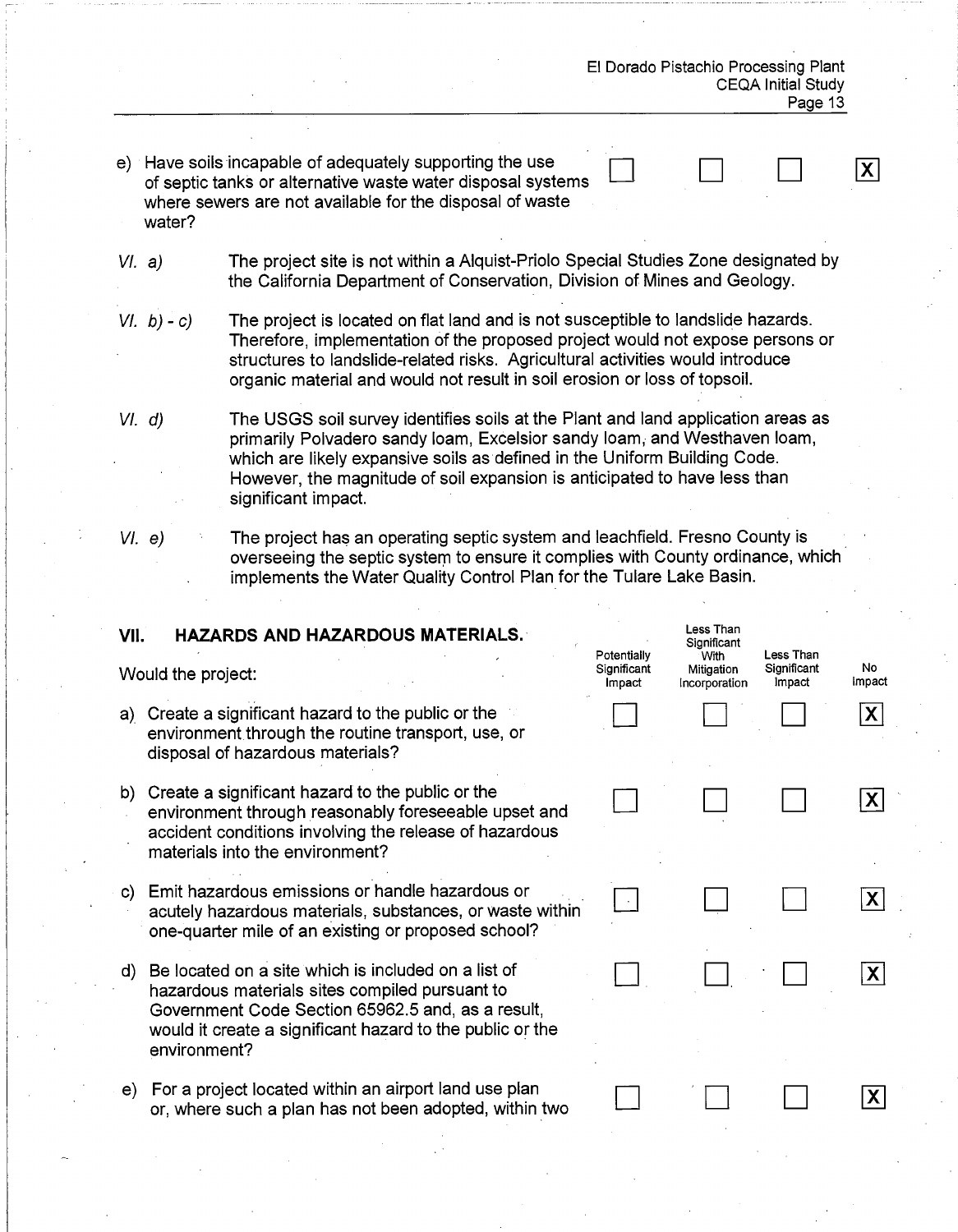χI

 $|\mathbf{X}|$ 

|X|

IXI

miles of a public airport or public use airport, would the project result in a safety hazard for people residing or working in the project area?

- For a project within the vicinity of a private airstrip, f). would the project result in a safety hazard for people residing or working in the project area?
- g) Impair implementation of or physically interfere with an adopted emergency response plan or emergency evacuation plan?
- h) Expose people or structures to a significant risk of loss, injury or death involving wildland fires, including where wildlands are adiacent to urbanized areas or where residences are intermixed with wildlands?
- Food processing requires regular equipment sanitation and cleaning. Cleaning  $VII. a) - h$ chemicals in use at the Plant include relatively small volumes of potassium hydroxide, sodium hypochlorite, sodium silicate, and sodium tripolyphosphate. All cleaning chemicals used at the Plant must be FDA-approved for use on food processing equipment. Hazards associated with these chemicals are minimal in the volumes and concentrations used at the Plant. The project is not anticipated to create a significant hazard to the public or the environment through the routine transport, use, or disposal of hazardous materials. The project does not create hazardous wastes, nor does it have any other characteristics that could create hazards to the public or the environment.

#### **HYDROLOGY AND WATER QUALITY.** VIII.

| Would the project: |                                                                                                                                                                                                                                                                                                                                                                                                              |  | With<br>Mitigation<br>Incorporation | Less Than<br>Significant<br>Impact | No.<br>Impact |
|--------------------|--------------------------------------------------------------------------------------------------------------------------------------------------------------------------------------------------------------------------------------------------------------------------------------------------------------------------------------------------------------------------------------------------------------|--|-------------------------------------|------------------------------------|---------------|
| a)                 | Violate any water quality standards or waste discharge<br>requirements?                                                                                                                                                                                                                                                                                                                                      |  |                                     |                                    |               |
| b)                 | Substantially deplete groundwater supplies or interfere<br>substantially with groundwater recharge such that there<br>would be a net deficit in aquifer volume or a lowering of<br>the local groundwater table level (e.g., the production<br>rate of pre-existing nearby wells would drop to a level<br>which would not support existing land uses or planned<br>uses for which permits have been granted)? |  |                                     | X                                  |               |

c) Substantially alter the existing drainage pattern of the site or area, including through the alteration of the course of a stream or river, in a manner which would result in substantial erosion or siltation on- or off-site? Less Than Significant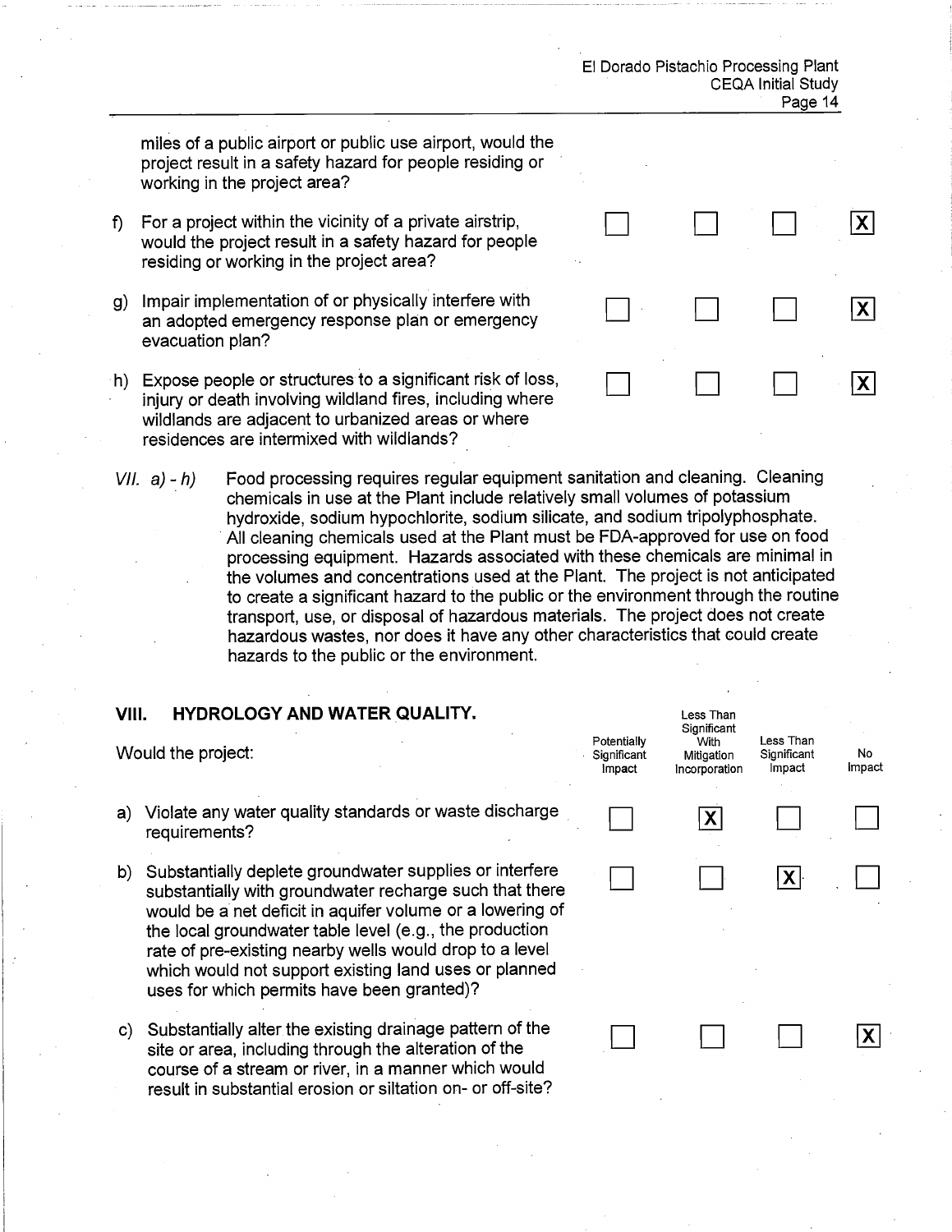- d) Substantially alter the existing drainage pattern of the  $\mathbf{X}$ site or area, including through the alteration of the course of a stream or river, or substantially increase the rate or amount of surface runoff in a manner which would result in flooding on- or off-site? e) Create or contribute runoff water which would exceed  $|\mathbf{X}|$ the capacity of existing or planned storm water drainage systems or provide substantial additional sources of polluted runoff?  $\mathsf{f}$ Otherwise substantially degrade water quality?  $|X|$ g) Place housing within a 100-year flood hazard area as mapped on a federal Flood Hazard Boundary or Flood Insurance Rate Map or other flood hazard delineation map? X h) Place within a 100-year flood hazard area structures which would impede or redirect flood flows? Expose people or structures to a significant risk of loss is  $i$  $|\boldsymbol{\mathsf{X}}|$ injury or death involving flooding, including flooding as a result of the failure of a levee or dam?  $|X|$ Inundation by seiche, tsunami, or mudflow?  $\mathbf{i}$
- The discharge from the Plant and its potential to degrade groundwate will be VIII.  $a)$  &  $f)$ consistent with the State Water Resources Control Board Resolution 68-16 ("Policy with Respect to Maintaining High Quality Waters of the State"), commonly referred to as the Antidegradation Policy, since; (a) the discharge is not expected to cause unreasonable degradation, result in water quality less than that prescribed in state and regional policies, or unreasonably affect present and anticipated beneficial uses. (b) Paramount implements best practicable treatment and control (BPTC) to minimize the potential for degradation, and (c) the limited degradation is of maximum benefit to people of the State.

Given the lithology in the area with depth-to-groundwater at greater than 350 feet, the short processing season, and implementation of BPTC including reuse of wastewater on crops and blending with higher quality irrigation water, the discharge is not expected to cause unreasonable groundwater degradation.

Mitigation measures to be incorporated into the project to further limit potential water quality impacts include: effluent flow limits, pond operation and maintenance requirements, land application area specifications, solids handling requirements, groundwater quality limits, and provisions to prepare and implement a Salinity Control Plan and Wastewater and Nutrient Management Plan.

 $VIII. b)$ 

Source water for the Plant consists of surface water from the California Aqueduct provided by the Westlands Water District. The project is not anticipated to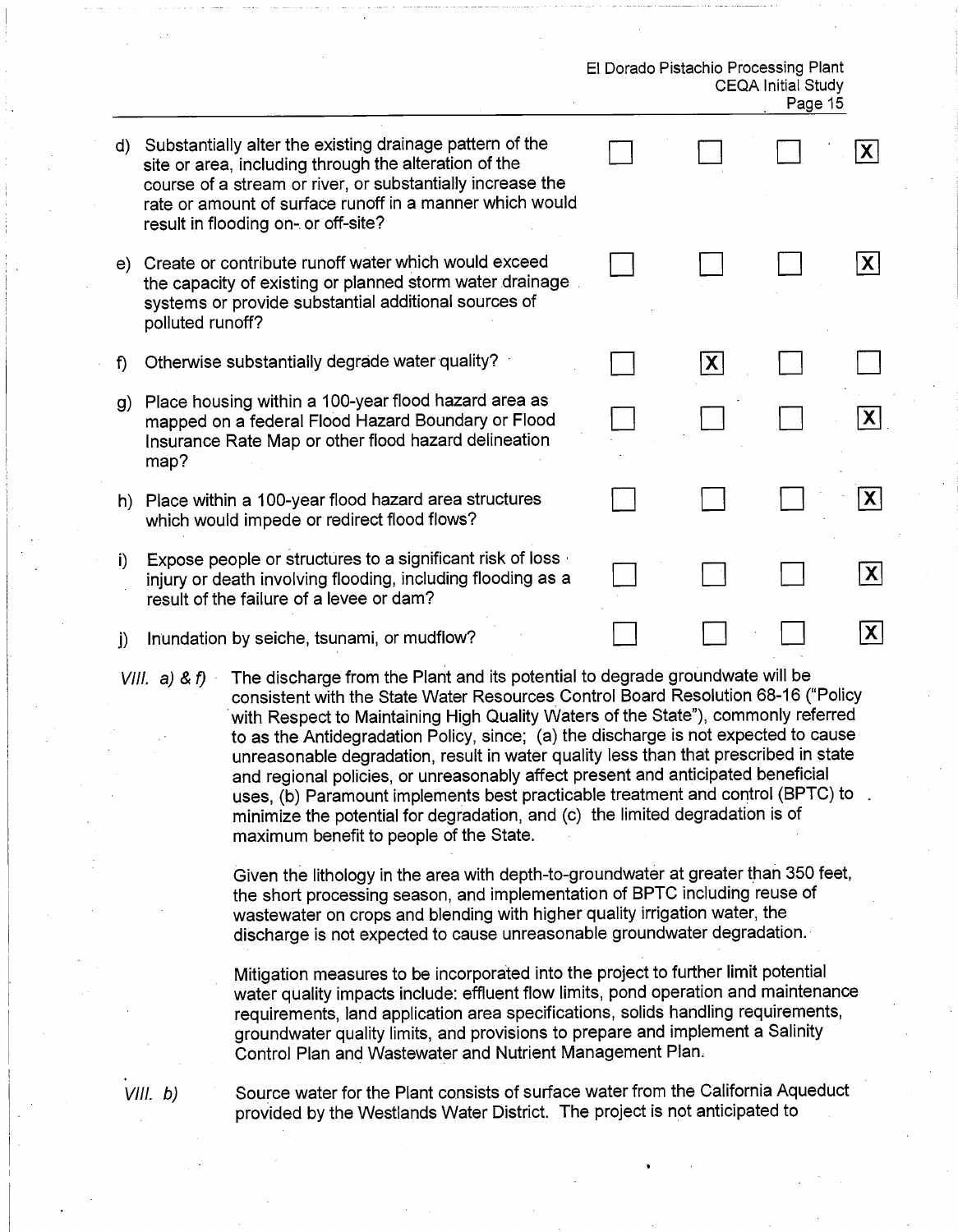deplete groundwater supplies or affect groundwater recharge. The increased water usage at the Plant will eventually be discharged to cropland to replace irrigation water on existing agricultural land in the area.

 $VIII. c) - e$ The project would involve reuse of process wastewater in place of irrigation water on existing agricultural properties. The quantity of water applied would be based on agronomic demand. No offsite discharge of surface runoff would occur. There would also not be any increase in erosion or siltation onsite or offsite. Existing drainage control structures would be sufficient to contain and control drainage.

 $VIII. g) - i$ The project does not involve placement of housing or structures. The project would not place structures within a 100-year flood hazard area which would impede or redirect flood flows. Figure 2 below is a map depicting the Federal Emergency Management Agency (FEMA) flood hazard areas in the vicinity of the project area. The Plant and settling pond are outside of the 100-vear flood zone. A portion of the land application area does lie within a 100-year flood hazard area. To avoid discharge of contaminated runoff from the land application areas, the Waste Discharge Requirements would prohibit the project proponent from discharging during or within 24 hours of a storm event of measurable precipitation or when soils become saturated.

 $VIII.$  i)  $\therefore$ 

The project is not in an area subject to inundation by seiche, tsunami, or mudflow.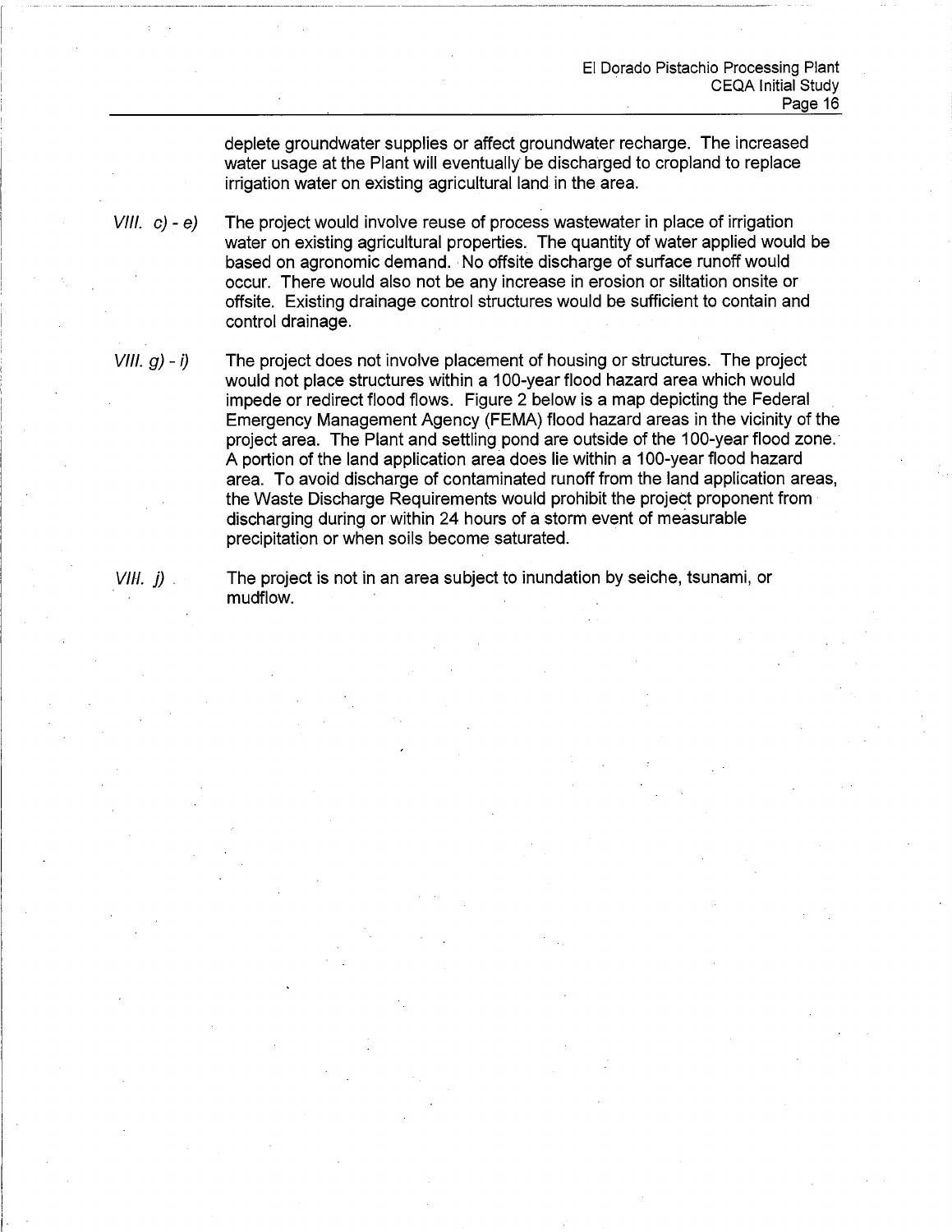



Source: Flood Insurance Maps 06019C3250H and 06019C3425H (February, 2009)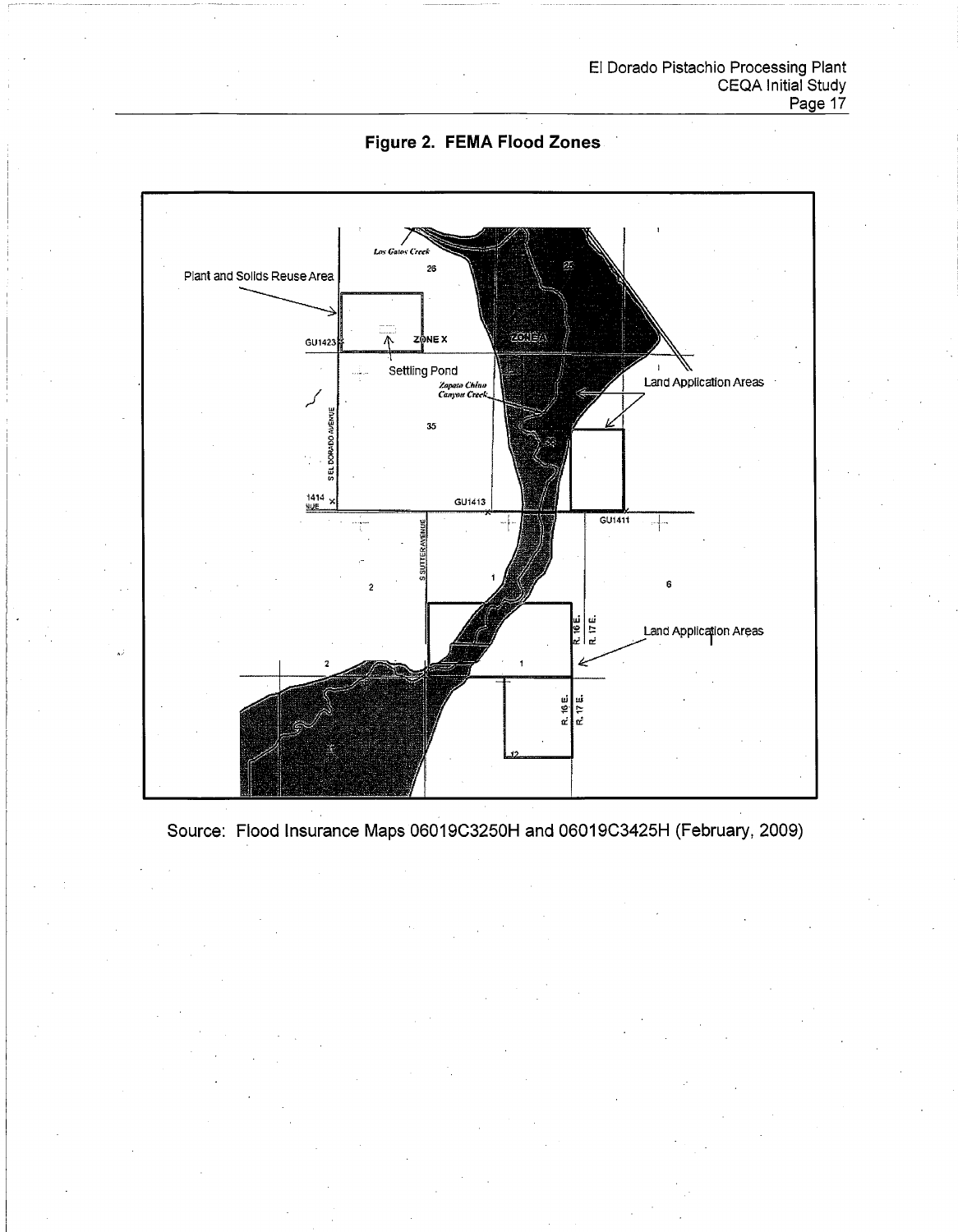> Less Than Significant

.<br>With

Mitigation

Incorporation

Potentially

Significant

Impact

Less Than

Significant

Impact

**No** 

Impact

 $\mathsf{X}$ 

**X** 

 $\mathbf{X}$ 

#### IX. **LAND USE AND PLANNING.**

Would the project:

- a) Physically divide an established community?
- b) Conflict with any applicable land use plan, policy, or regulation of an agency with jurisdiction over the project (including, but not limited to the general plan, specific plan, local coastal program, or zoning ordinance) adopted for the purpose of avoiding or mitigating an environmental effect?
- c) Conflict with any applicable habitat conservation plan or natural community conservation plan?
- The project would not divide an established community, conflict with land use  $IX. a) - c)$ plans, or conflict with a habitat conservation plan or natural community conservation plan.

#### Χ. **MINERAL RESOURCES.**

Would the project:

- a) Result in the loss of availability of a known mineral resource that would be of value to the region and the residents of the state?
- b) Result in the loss of availability of a locally-important mineral resource recovery site delineated on a local general plan, specific plan or other land use plan?



The project would not involve the loss of a mineral resource.  $X$ . a)-b)

#### XI. NOISE.

Would the project result in:

- a) Exposure of persons to or generation of noise levels in excess of standards established in the local general plan or noise ordinance, or applicable standards of other agencies?
- b) Exposure of persons to or generation of excessive groundborne vibration or groundborne noise levels?
- c) A substantial permanent increase in ambient noise

| Potentially<br>Significant<br>Impact | Less Than<br>Significant<br>With<br>Mitigation<br>Incorporation | Less Than<br>Significant<br>Impact | No<br>Impact            |
|--------------------------------------|-----------------------------------------------------------------|------------------------------------|-------------------------|
|                                      |                                                                 |                                    | $\overline{\mathsf{x}}$ |
|                                      |                                                                 |                                    |                         |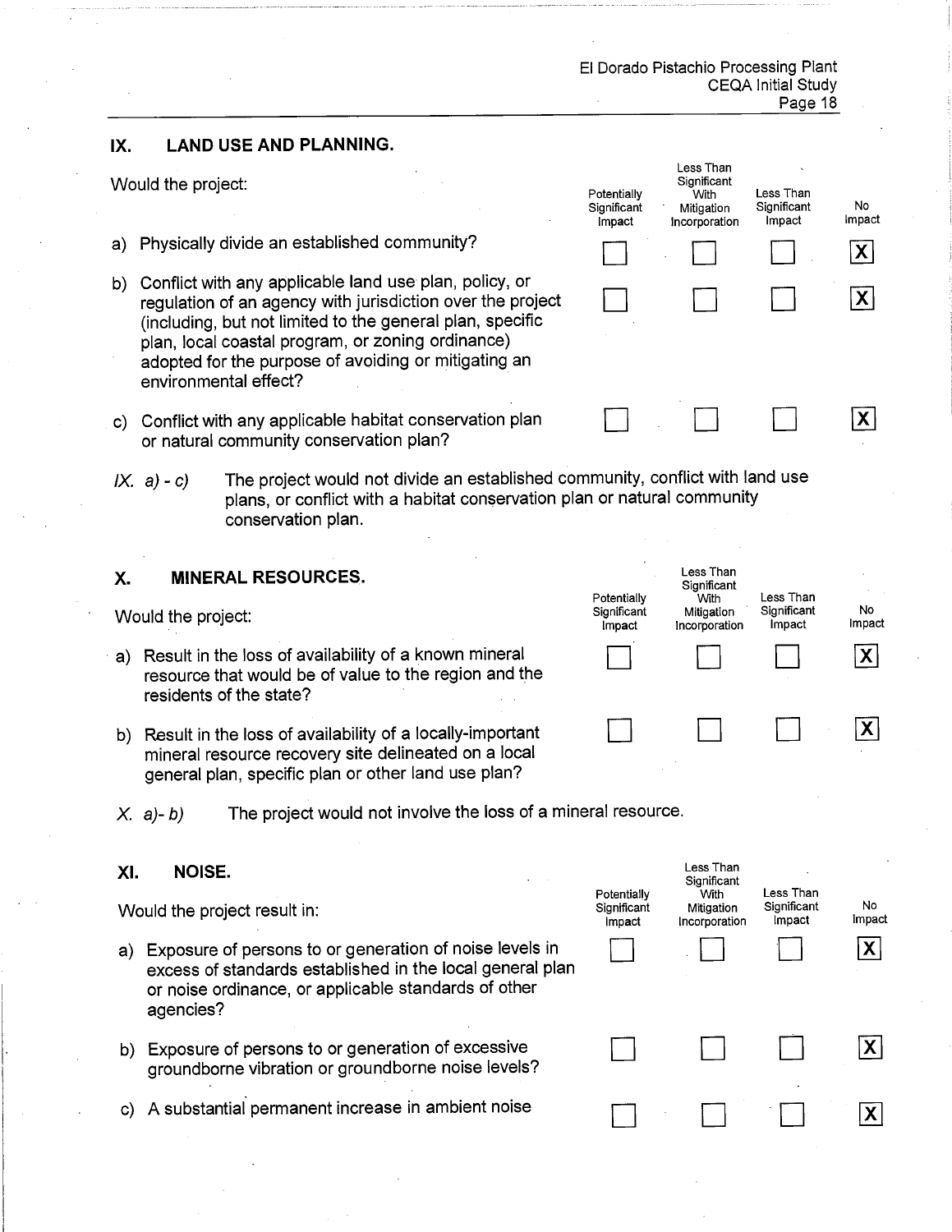|              |                    |                                                                                                                                                                                                                                                                                                                                                                                                                                                   |                            | El Dorado Pistachio Processing Plant           | <b>CEQA Initial Study</b><br>Page 19 |                             |
|--------------|--------------------|---------------------------------------------------------------------------------------------------------------------------------------------------------------------------------------------------------------------------------------------------------------------------------------------------------------------------------------------------------------------------------------------------------------------------------------------------|----------------------------|------------------------------------------------|--------------------------------------|-----------------------------|
|              | the project?       | levels in the project vicinity above levels existing without                                                                                                                                                                                                                                                                                                                                                                                      |                            |                                                |                                      |                             |
|              |                    | d) A substantial temporary or periodic increase in<br>ambient noise levels in the project vicinity above levels<br>existing without the project?                                                                                                                                                                                                                                                                                                  |                            |                                                |                                      | $ \boldsymbol{\mathsf{X}} $ |
|              |                    | e) For a project located within an airport land use plan<br>or, where such a plan has not been adopted, within two<br>miles of a public airport or public use airport, would the<br>project expose people residing or working in the project<br>area to excessive noise levels?                                                                                                                                                                   |                            |                                                |                                      | X                           |
| f)           |                    | For a project within the vicinity of a private airstrip,<br>would the project expose people residing or working in<br>the project area to excessive noise levels?                                                                                                                                                                                                                                                                                 |                            |                                                |                                      | $\mathsf{X}$                |
|              | $(XI. a) - d)$     | Since the project would not increase production capacity at the Plant or result in<br>a significant change in existing agricultural operations within the land application<br>areas, no substantial permanent noise issues associated with operation of the<br>project are expected. Impacts associated with agricultural operations are less-<br>than-significant due to the lack of sensitive receptors in the vicinity of the project<br>site. |                            |                                                |                                      |                             |
|              | $XI. e) - f$       | The project is not within an airport land use plan or in the vicinity of a private<br>airstrip.                                                                                                                                                                                                                                                                                                                                                   |                            |                                                |                                      |                             |
| XII.         | Would the project: | POPULATION AND HOUSING.                                                                                                                                                                                                                                                                                                                                                                                                                           | Potentially<br>Significant | Less Than<br>Significant<br>With<br>Mitigation | Less Than<br>Significant<br>Impact   | No<br>Impact                |
| a)           |                    | Induce substantial population growth in an area, either<br>directly (for example, by processing new homes and<br>businesses) or indirectly (for example, through<br>extension of roads or other infrastructure)?                                                                                                                                                                                                                                  | Impact                     | Incorporation                                  |                                      | X                           |
| b)           | elsewhere?         | Displace substantial numbers of existing housing<br>necessitating the construction of replacement housing                                                                                                                                                                                                                                                                                                                                         |                            |                                                |                                      | $\mathsf{X}$                |
| $\mathbf{C}$ |                    | Displace substantial numbers of people, necessitating<br>the construction of replacement housing elsewhere?                                                                                                                                                                                                                                                                                                                                       |                            |                                                |                                      | $\mathsf{X}$                |
|              | $XII. a) - c$      | The project would not induce population growth, displace existing housing, or<br>displace substantial numbers of people.                                                                                                                                                                                                                                                                                                                          |                            |                                                |                                      |                             |

 $\hat{\mathcal{A}}$ 

 $\mathcal{L}_{\mathcal{A}}$ 

 $\hat{u}$  ,  $\hat{u}$ 

 $\sim$   $\sim$ 

 $\hat{\mathbf{v}}$ 

 $\hat{\boldsymbol{\beta}}$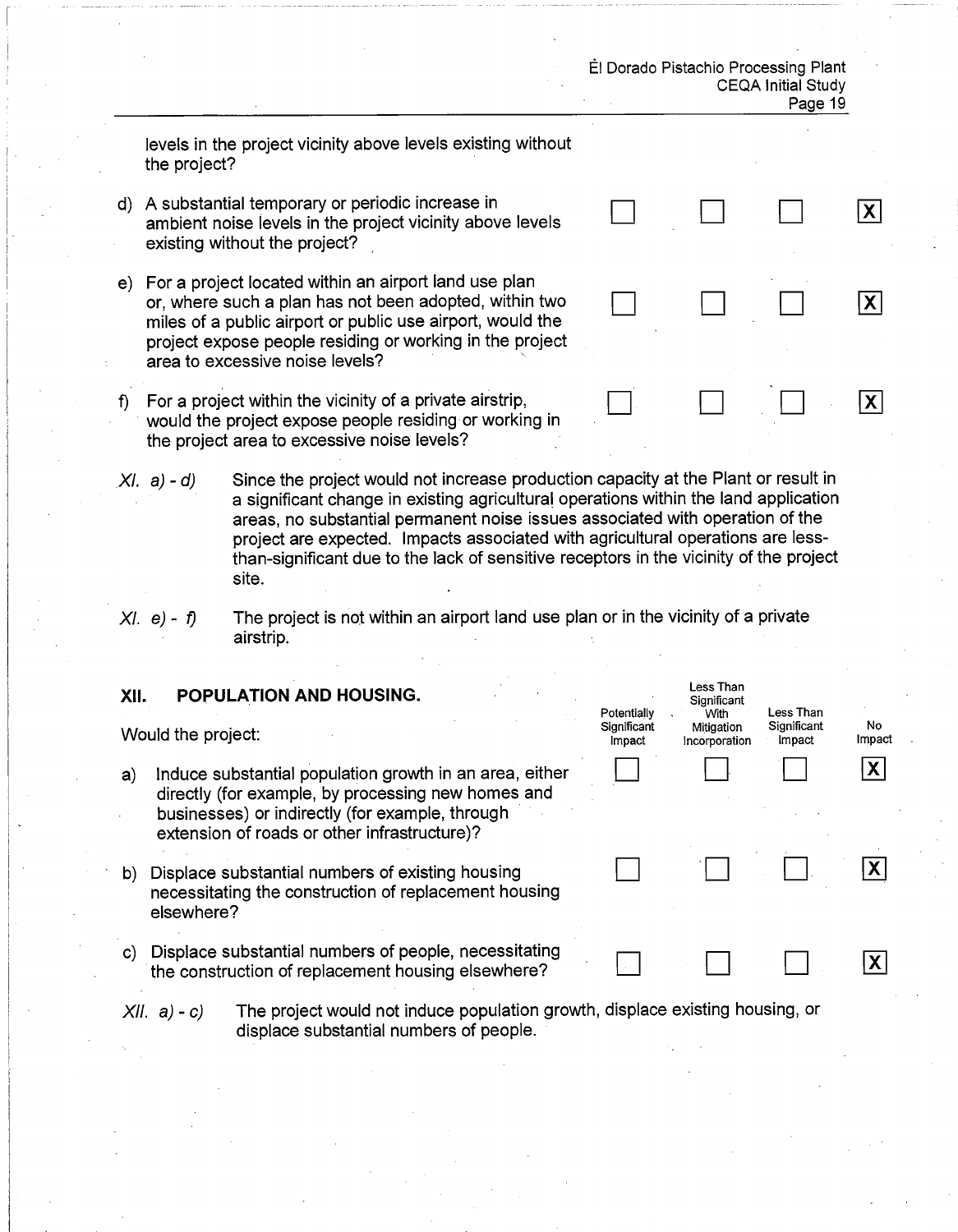|             |                                        |                                                                                                                                                                                                                                                                                                                                                                                                                                                                          |                                      | El Dorado Pistachio Processing Plant                            | <b>CEQA Initial Study</b><br>Page 20     |                                                                                            |
|-------------|----------------------------------------|--------------------------------------------------------------------------------------------------------------------------------------------------------------------------------------------------------------------------------------------------------------------------------------------------------------------------------------------------------------------------------------------------------------------------------------------------------------------------|--------------------------------------|-----------------------------------------------------------------|------------------------------------------|--------------------------------------------------------------------------------------------|
| XIII.<br>a) |                                        | <b>PUBLIC SERVICES.</b><br>Would the project result in substantial adverse<br>physical impacts associated with the provision of new or<br>physically altered governmental facilities, need for new<br>or physically altered governmental facilities, the<br>construction of which could cause significant environmental<br>impacts, in order to maintain acceptable service ratios,<br>response times or other performance objectives for any<br>of the public services: | Potentially<br>Significant<br>Impact | Less Than<br>Significant<br>With<br>Mitigation<br>Incorporation | Less Than<br>Significant<br>Impact       | No<br>Impact<br>$\mathsf{X}$                                                               |
|             | Fire protection?<br>Schools?<br>Parks? | Police protection?<br>Other public facilities?                                                                                                                                                                                                                                                                                                                                                                                                                           |                                      |                                                                 |                                          | $\mathsf{X}$<br>$\mathsf{x}$<br>$\mathsf{x}$<br>$\vert X \vert$<br>$\overline{\mathbf{X}}$ |
| XIV.<br>a)  | XIII. a)                               | The project would not result in the need for new or physically altered<br>governmental facilities.<br><b>RECREATION.</b><br>Would the project increase the use of existing<br>neighborhood and regional parks or other recreational<br>facilities such that substantial physical deterioration of<br>the Plant would occur or be accelerated?                                                                                                                            | Potentially<br>Significant<br>Impact | Less Than<br>Significant<br>With<br>Mitigation<br>Incorporation | Less Than<br>Significant<br>Impact       | No.<br>Impact<br>$\mathsf{X}$                                                              |
| b)          | the environment?                       | Does the project include recreational facilities or<br>require the construction or expansion of recreational<br>facilities which might have an adverse physical effect on                                                                                                                                                                                                                                                                                                |                                      |                                                                 |                                          | $ {\bf X} $                                                                                |
|             | $XIV. a) - b$                          | The project would not affect the use of existing recreational facilities, does not<br>include recreational facilities, nor does it require the construction or expansion of<br>recreational facilities.                                                                                                                                                                                                                                                                  |                                      |                                                                 |                                          |                                                                                            |
| XV.         | Would the project:                     | TRANSPORTATION/TRAFFIC.<br>a) Cause an increase in traffic which is substantial in relation<br>to the existing traffic load and capacity of the street system<br>(i.e., result in substantial increase in either the number of<br>vehicle trips, the volume to capacity ratio on roads, or                                                                                                                                                                               | Potentially<br>Significant<br>impact | Less Than<br>Significant<br>With<br>Mitigation<br>Incorporation | Less Than<br>Significant<br>Impact<br>X. | No<br>Impact                                                                               |

 $\frac{1}{2}$ 

 $\mathcal{V}_{\mathcal{A}}$ 

 $\frac{1}{2} \frac{1}{2} \frac{1}{2}$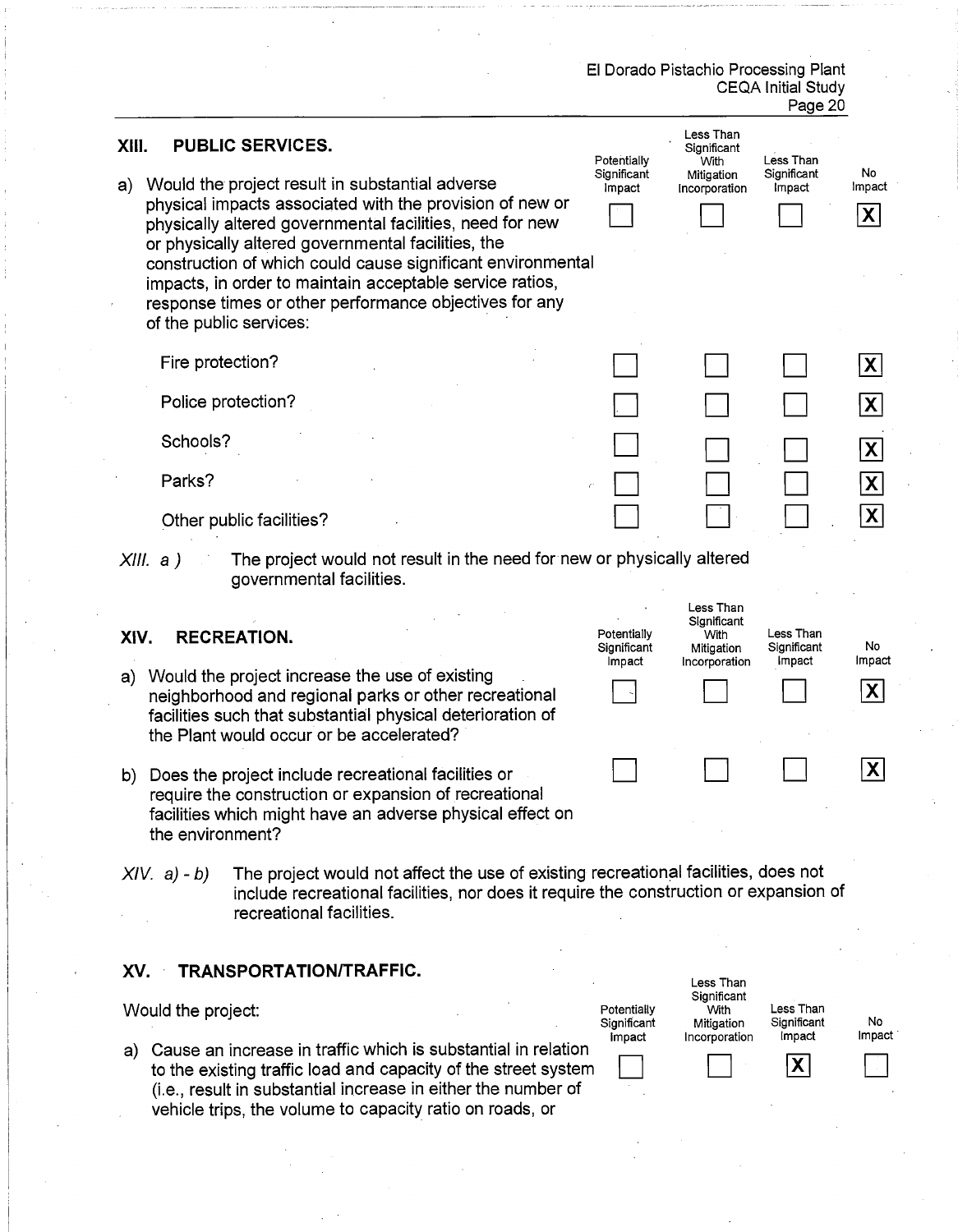| El Dorado Pistachio Processing Plant |         |
|--------------------------------------|---------|
| <b>CEQA Initial Study</b>            |         |
|                                      | Page 21 |

Less Than

|    | congestion at intersections)?                                                                                                                                           |  |  |
|----|-------------------------------------------------------------------------------------------------------------------------------------------------------------------------|--|--|
| b) | Exceed, either individually or cumulatively, a level of<br>service standard established by the county congestion<br>management agency for designated roads or highways? |  |  |
| C) | Result in a change in air traffic patterns, including<br>either an increase in traffic levels or a change in location<br>that results in substantial safety risks?      |  |  |
| d) | Substantially increase hazards due to a design feature<br>(e.g., sharp curves or dangerous intersections) or<br>incompatible uses (e.g., farm equipment)?               |  |  |
|    | e) Result in inadequate emergency access?                                                                                                                               |  |  |
| f) | Result in inadequate parking capacity?                                                                                                                                  |  |  |
| g) | Conflict with adopted policies, plans, or programs supporting<br>alternative transportation (e.g., bus turnouts, bicycle racks)?                                        |  |  |
|    |                                                                                                                                                                         |  |  |

The project would not substantially increase the number of new vehicle trips or  $XV. a) - g$ change air traffic pattern. The project would also not result in inadequate emergency access or parking capacity, or conflict with adopted policies, plans, or programs supporting alternative transportation.

> The proposed land application areas are existing agricultural properties requiring the use of farm equipment for planting, harvesting, and management of the crops. No changes are proposed.

#### XVI. UTILITIES AND SERVICE SYSTEMS.

|    | Would the project:                                                                                                                                                                                           | Potentially<br>Significant<br>Impact | Significant<br>With<br>Mitigation<br>Incorporation | Less Than<br>Significant<br>Impact | No<br>Impact |
|----|--------------------------------------------------------------------------------------------------------------------------------------------------------------------------------------------------------------|--------------------------------------|----------------------------------------------------|------------------------------------|--------------|
| a) | Exceed wastewater treatment requirements of the<br>applicable Regional Water Quality Control Board?                                                                                                          |                                      |                                                    |                                    |              |
| b) | Require or result in the construction of new water or<br>wastewater treatment facilities or expansion of existing<br>facilities, the construction of which could cause significant<br>environmental effects? |                                      |                                                    |                                    |              |
|    | c) Require or result in the construction of new storm water<br>drainage facilities or the expansion of existing facilities, the<br>construction of which could cause significant environmental<br>effects?   |                                      |                                                    |                                    |              |
| d) | Have sufficient water supplies available to serve the project<br>from existing entitlements and resources, or are new or                                                                                     |                                      |                                                    |                                    |              |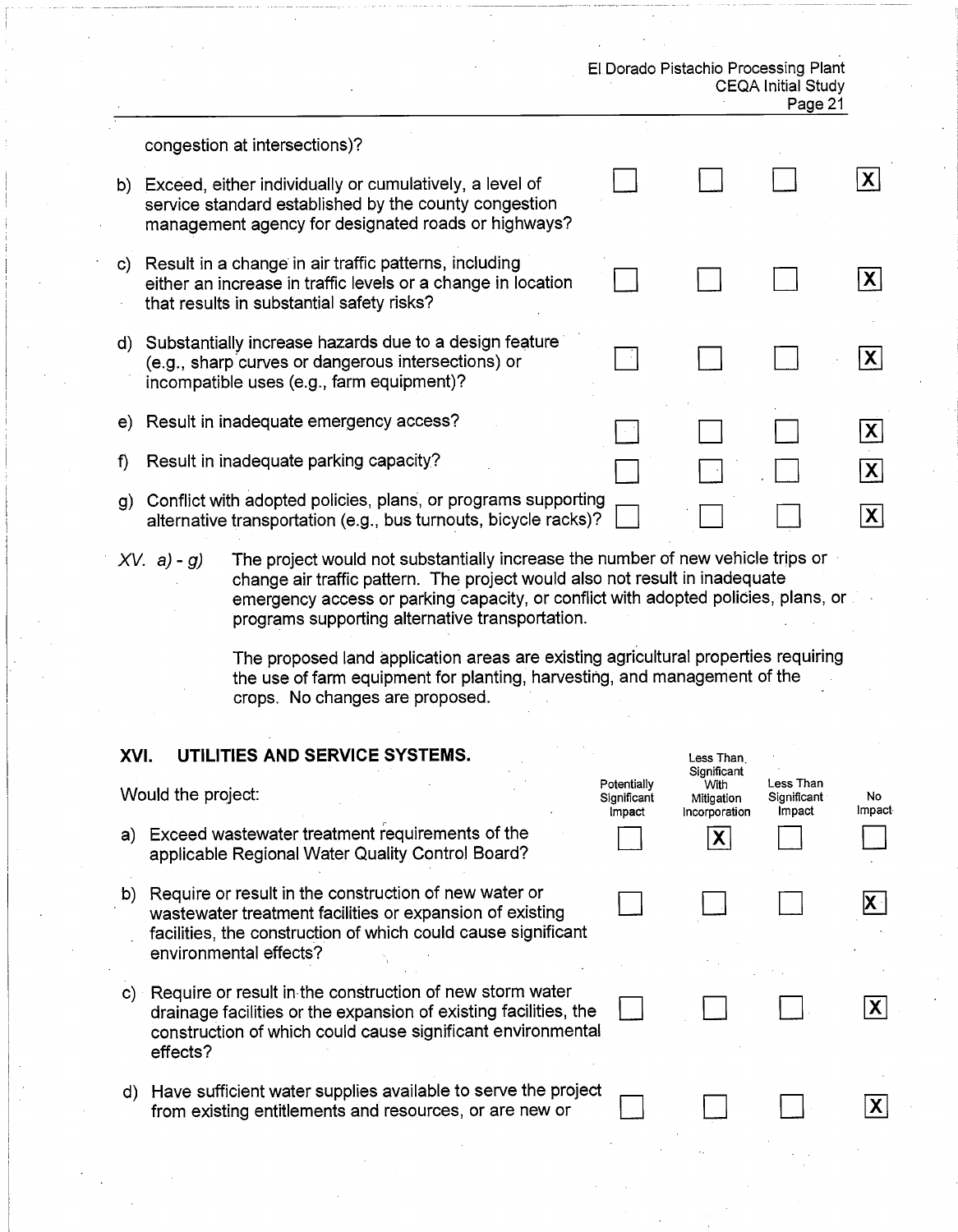| El Dorado Pistachio Processing Plant |
|--------------------------------------|
| <b>CEQA Initial Study</b>            |
| Page 22                              |

#### expanded entitlements needed?

| e) | Result in a determination by the wastewater treatment<br>provider which serves or may serve the project that it has<br>adequate capacity to serve the project's projected demand in<br>addition to the provider's existing commitments? |  |  |
|----|-----------------------------------------------------------------------------------------------------------------------------------------------------------------------------------------------------------------------------------------|--|--|
|    | Be served by a landfill with sufficient permitted capacity to<br>accommodate the project's solid waste disposal needs?                                                                                                                  |  |  |
| g) | Comply with federal, state, and local statutes and regulations<br>related to solid waste?                                                                                                                                               |  |  |

- The Central Valley Water Board would issue WDRs to regulate the discharge of  $XVI. a)$ wastewater on the project site. A monitoring program would be adopted with the revised WDRs requiring the performance of the land application areas to be monitored and to assure that compliance limits would be met. If necessary, corrective action measures can be implemented by the project proponent. With the mitigation measures included to address potential impacts from the Water Quality section, no significant impacts are anticipated.
- The project would not result in the construction of new water or wastewater  $XVI. b)$ treatment facilities or expansion of existing facilities.
- The project would have no impact on storm drainage or water supply facilities.  $XVI. c) - d$

#### **MANDATORY FINDINGS OF SIGNIFICANCE.** XVII.

- a) Does the project have the potential to degrade the quality of the environment, substantially reduce the habitat of a fish or wildlife species, cause a fish or wildlife population to drop below self-sustaining levels, threaten to eliminate a plant or animal community, reduce the number or restrict the range of a rare or endangered plant or animal or eliminate important examples of the major periods of California history or prehistory?
- b) Does the project have impacts that are individually limited, but cumulatively considerable? ("Cumulatively considerable" means that the incremental effects of a project are considerable when viewed in connection with the effects of past projects, the effects of other current projects, and the effects of probable future projects)?
- c) Does the project have environmental effects which will cause substantial adverse effects on human beings, either directly or indirectly?

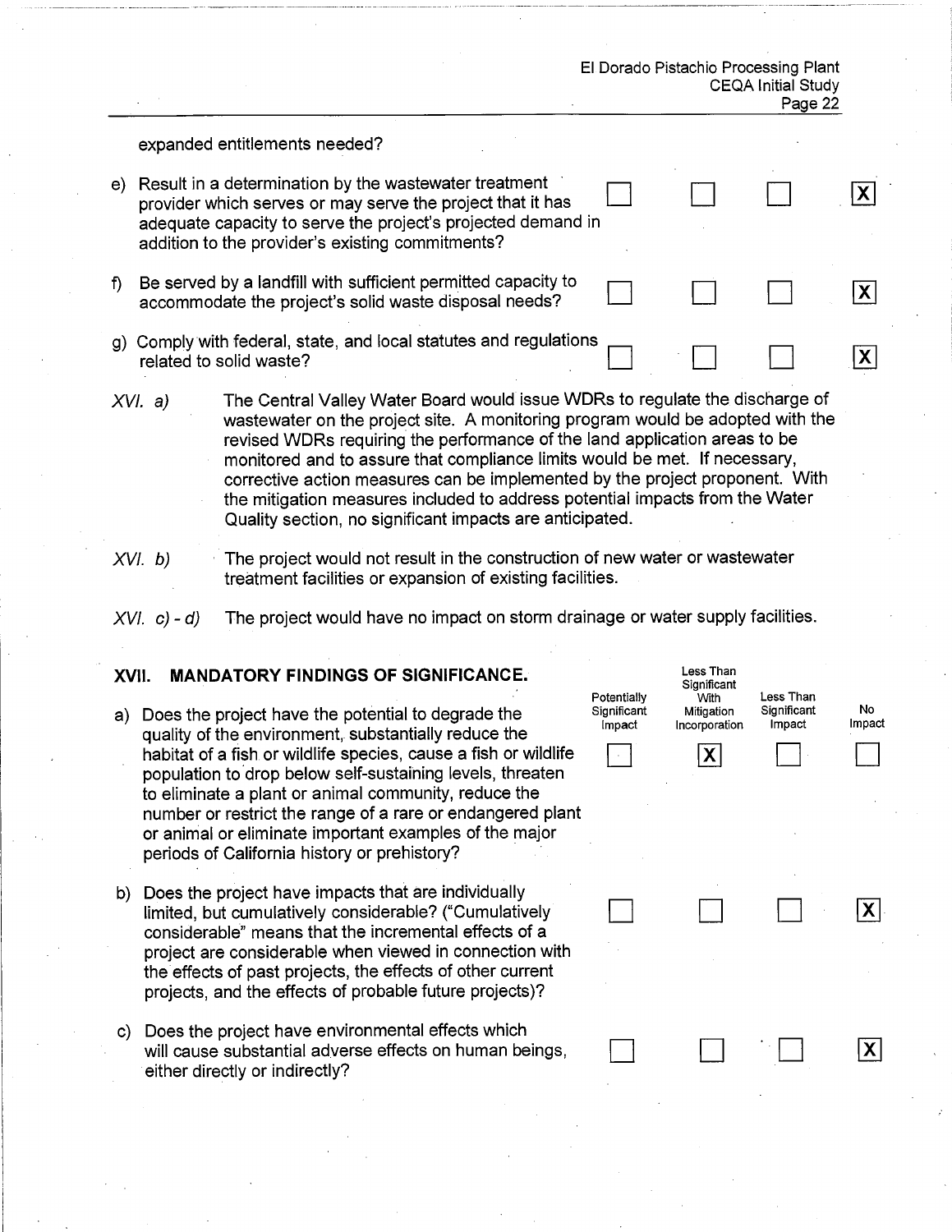- $XVII. a)$ The project has very limited potential to adversely affect the environment. With the mitigation measures included to address potential impacts from the Water Quality section, no significant impacts are anticipated.
- The project does not significantly contribute to cumulative impacts, nor would  $XVII. b) - c$ substantial adverse effects occur on human beings.

# **ENVIRONMENTAL FACTORS POTENTIALLY AFFECTED**

The environmental factors checked below would be potentially affected by this project:

 $\mathbf{x}$ 

 $n$  Aesthetics

**D** Agricultural Resources **Cultural Resources** 

**Hydrology/Water Quality** 

- x Air Quality
- Geology/Soils  $\Box$ □ Land Use/Planning
- $\Box$  Hazards & Hazardous Materials  $\bm{x}$
- □ Mineral Resources

x Biological Resources

- n Public Services
- x Utilities/Service Systems
- **Noise**  $\Box$ n Recreation
- Population/Housing  $\Box$
- Transportation/Traffic  $\mathbf{x}$
- D Mandatory Findings of Significance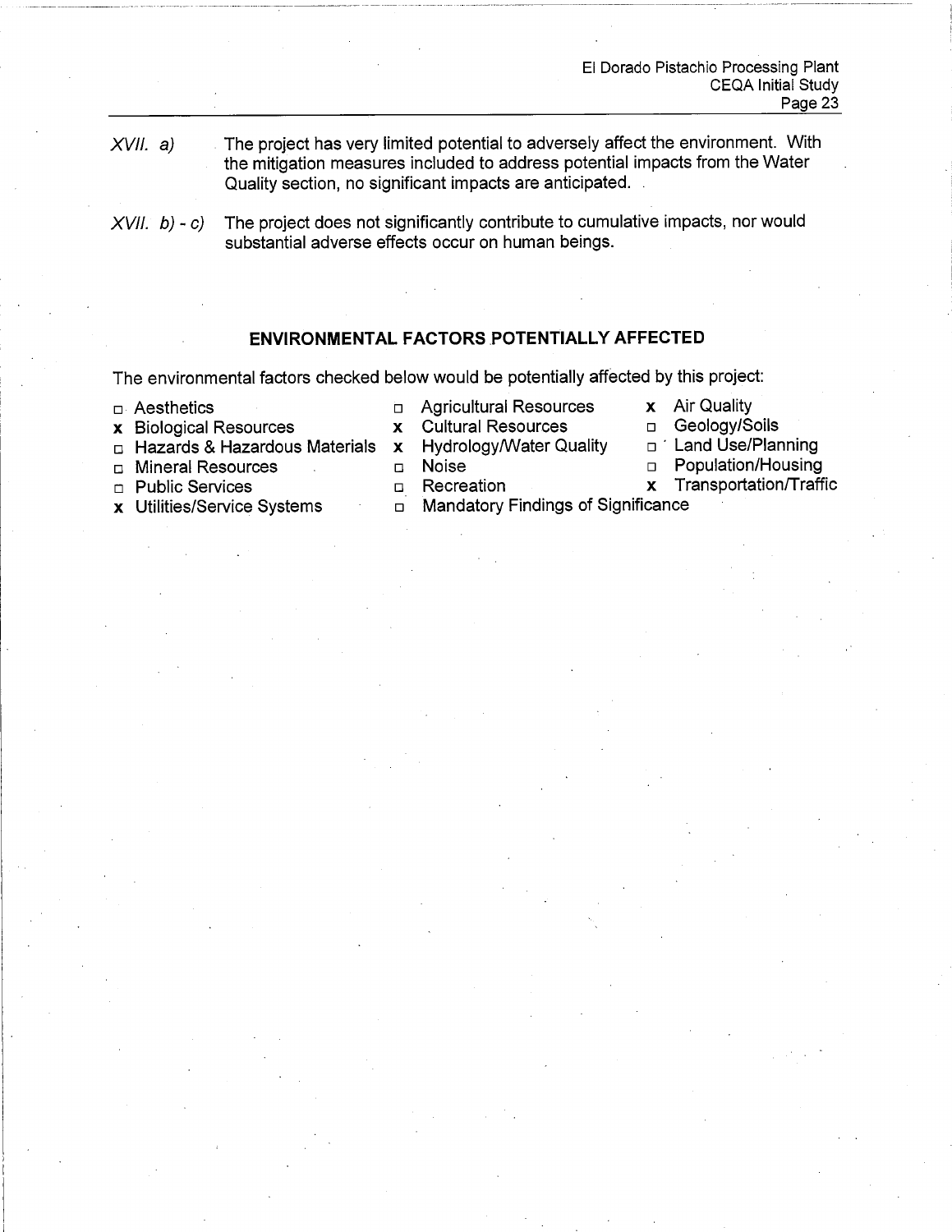### **DETERMINATION**

On the basis of this initial evaluation:

- I find that the proposed project COULD NOT have a significant effect on the environment,  $\Box$ and a NEGATIVE DECLARATION will be prepared.
- I find that although the proposed project could have a significant effect on the environment,  $\mathbf{x}$ there will not be a significant effect in this case because revisions in the project have been made by or agreed to by the project proponent. A MITIGATED NEGATIVE DECLARATION will be prepared.
- I find that the proposed project MAY have a significant effect on the environment, and an  $\Box$ ENVIRONMENTAL IMPACT REPORT is required.
- I find that the proposed project MAY have a "potentially significant impact" or "potentially  $\Box$ significant unless mitigated" impact on the environment, but at least one effect 1) has been adequately analyzed in an earlier document pursuant to applicable legal standards, and 2) has been addressed by mitigation measures based on the earlier analysis as described on attached sheets. An ENVIRONMENTAL IMPACT REPORT is required, but it must analyze only the effects that remain to be addressed.
- I find that although the proposed project could have a significant effect on the environment.  $\Box$ because all potentially significant effects (a) have been analyzed adequately in an earlier EIR or NEGATIVE DECLARATION pursuant to applicable standards. And (b) have been avoided or mitigated pursuant to that earlier EIR or NEGATIVE DECLARATION, including revisions or mitigation measures that are imposed upon the proposed project, nothing further is required.

Signature

Lonnie Wass, Supervising Water Resource Control Engineer Printed name